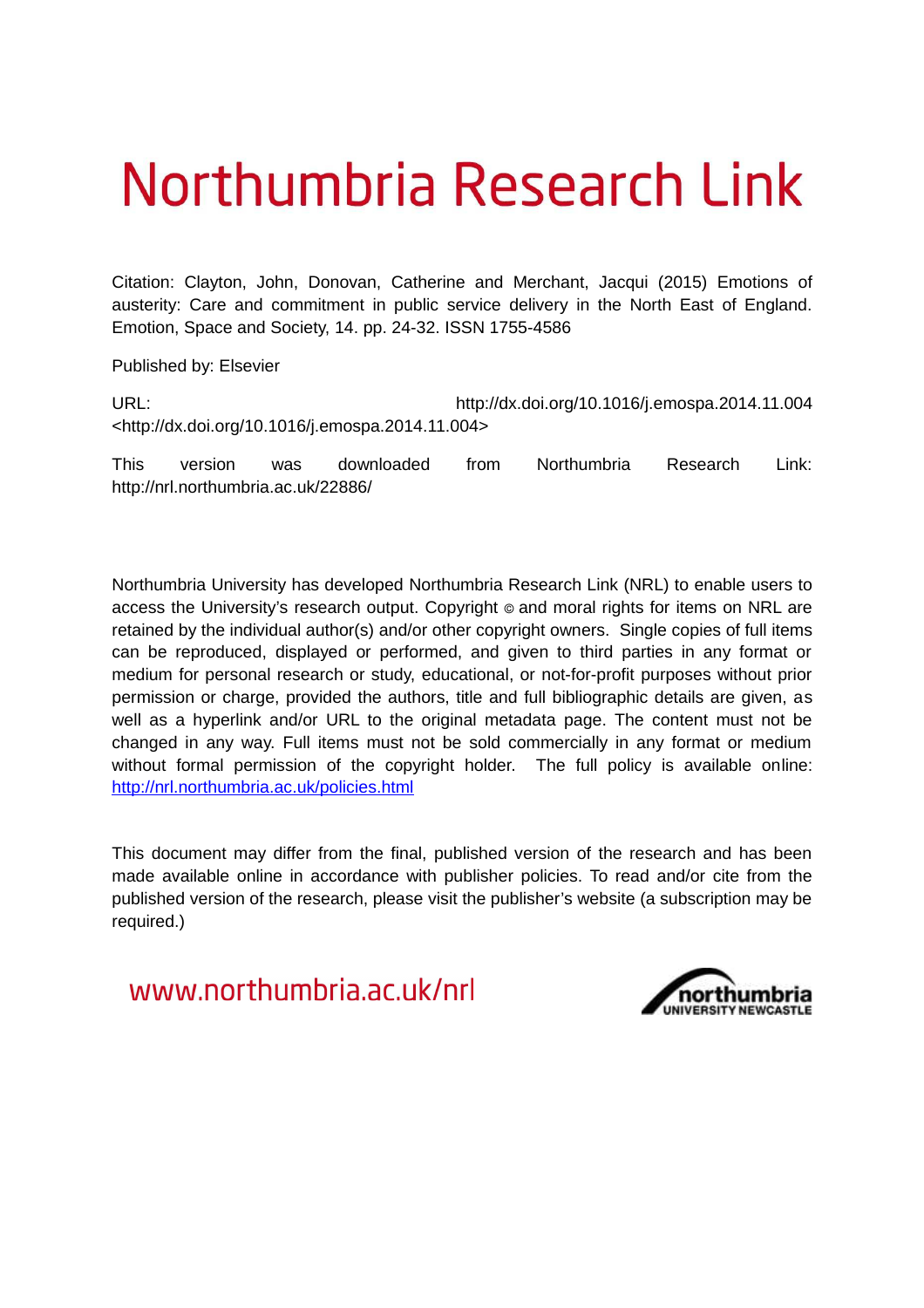## **Abstract**

In the context of an austerity agenda constructed through the deployment of aversive emotions, we offer a more-than-rational understanding of the implications of geographically uneven austerity politics for organisations providing public services for marginalised groups. The article highlights how emotions are at the heart of the experiences of those delivering services in the North East of England and considers the emotional toll of changes under austerity on the professional lives of participants, but also those impacts which relate to wider interpretations of loyalty and care beyond individual participants. Due to the nature of occupational roles which involve an ethos and practice of commitment, and through relations with decision makers, colleagues, service users and broader definitions of community and marginalisation over time, participants are engaged in a range of emotional work. We explore how recent experiences have highlighted a continued and in some cases accelerated undermining of their work and communities of which they are, in different ways, a part. However, they are also seen as generative of a set of significant emotionally charged responses to such challenges, which variously challenge and conform to the dominant discourse of austerity.

**Keywords**: austerity, emotional work, emotional toll, public services, care, resourcefulness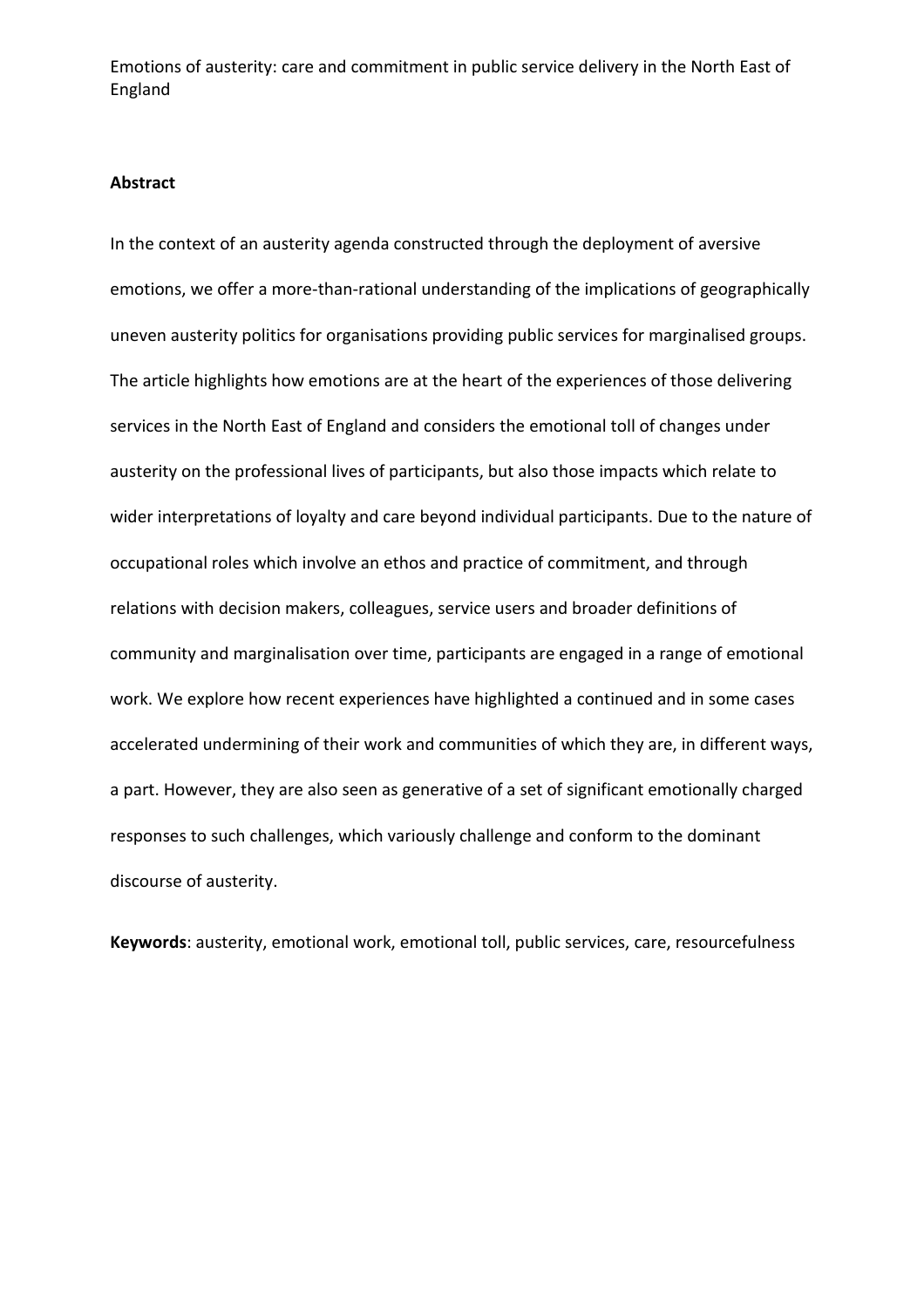#### **Introduction**

Since the global crisis of 2007/8, the relationship between austerity and emotion has been considered in a variety of ways. These have ranged from cultural theorists focussing on the 'affective orchestration of the crisis' (Helm et al, 2010), to those drawing on economic theory to characterise the policies of austerity as 'morality plays' (Blyth, 2013). Elsewhere, scholars have focussed on quantifiable consequences in relation to health, emotional wellbeing and social bonds (Clark and Newman 2014; Basu and Stuckler, 2012). Others have focussed on people/places most adversely affected, including research at the national scale, such as psychological work on the politics of trauma in Greece (Darvou and Dermertzis, 2013), but also in more specific contexts, through for example, qualitative studies of emotional suffering for youth support workers in the UK (Colley, 2012).

While such studies conceptualise the emotional quite differently, all view it as a crucial dimension of austere times. In a similar vein to Kraftl (2009) and Hardill and Mills (2013), who complicate the separation between policy studies and research on emotions, we bridge these lines of enquiry through a focus on the politics of emotions in relation to both the operationalization and experience of austerity for those providing public services in the North East of England. For Pain (2009: 18), the point of drawing attention to emotions is that they are always part reflection and part productive of power relations that are 'fundamental to the layout of society'. Other scholars (Thien, 2005; Tolia–Kelly, 2006) also situate the study of emotions within specific arrangements of power, recognising their inter-subjective and potentially exclusionary character. In this paper we attempt to apply such an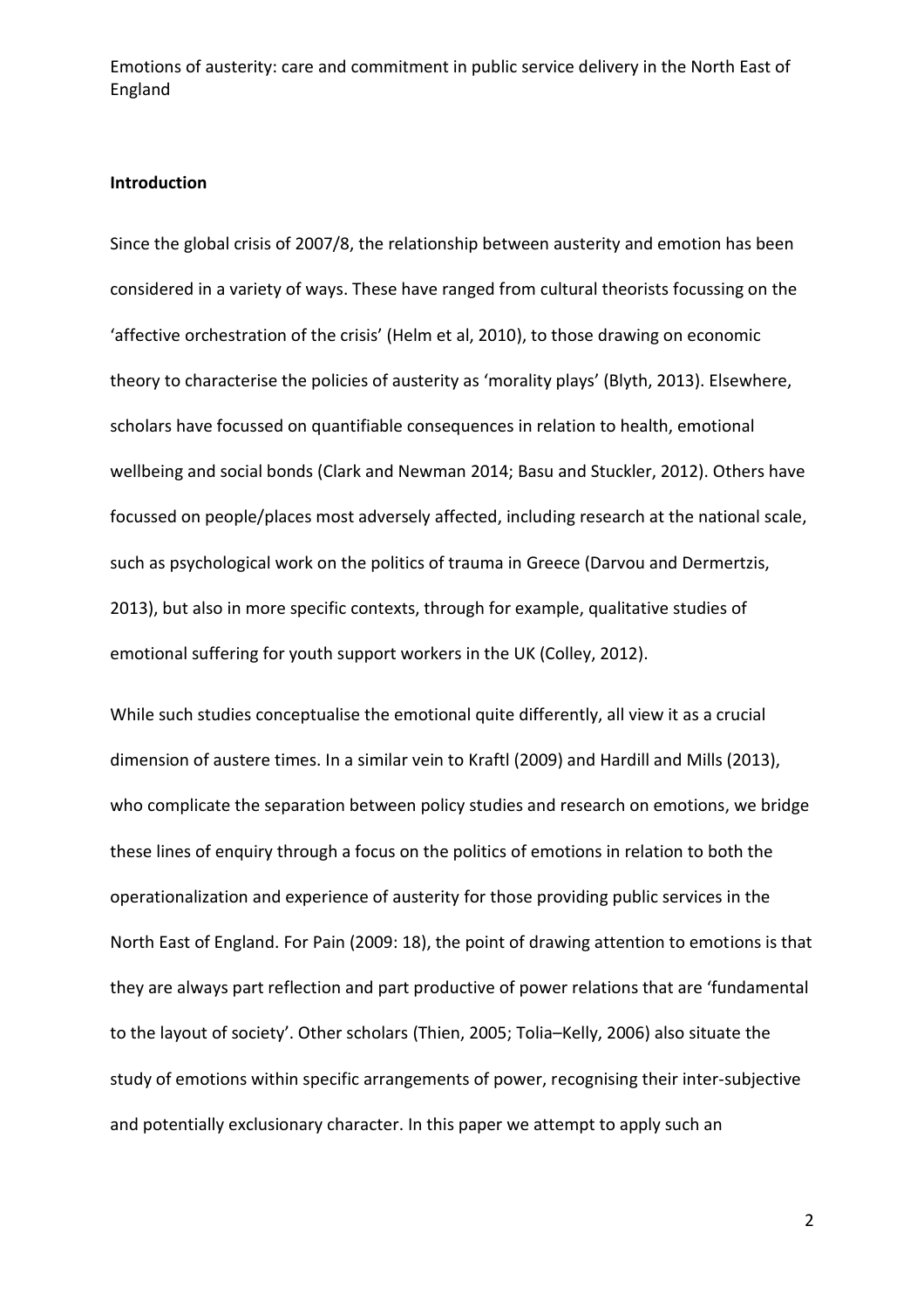understanding of emotions to the experiences of those in caring occupations in a context of uneven cut backs, underpinned by a discourse of 'necessary' austerity.

As a way of introducing the intersections between politics and emotions, as well as providing context for changes being witnessed by those working on the front line of public service delivery in North East England, we first draw attention to the role of emotions as constitutive of UK austerity politics. We then consider the importance of emotions within community orientated occupations under austerity, drawing upon a recent study in a part of the UK which is amongst the most adversely affected by the recession and public spending cuts. Through the accounts of practitioners working in fields across sectors which have an ethos of care and commitment, we highlight the significance of both immediate workplace based experiences and broader psycho-social connections, before considering expressions of emotionally charged resourcefulness amongst our research participants.

# **Emotion, politics and austerity**

In sharp contrast to the call for 'compassionate' Conservatism by David Cameron when he became leader of the Conservative Party (Cameron, 2005a), the Conservative led Coalition Government since 2010 has been rather more tough-talking (Jenson, 2012). Austerity measures adopted in the UK have explicitly focused on deficit reduction through a reconfiguration of the state, cutting public spending (including substantial welfare reform) and reductions to public sector employment, thus 'further entrenching the neoliberal model' (Hall et al, 2013: 4). This approach continues apace, through an insistence that excessive public expenditure is the root cause of contemporary economic woes. International evidence of the social and health related damage done by such changes is clear (Basu and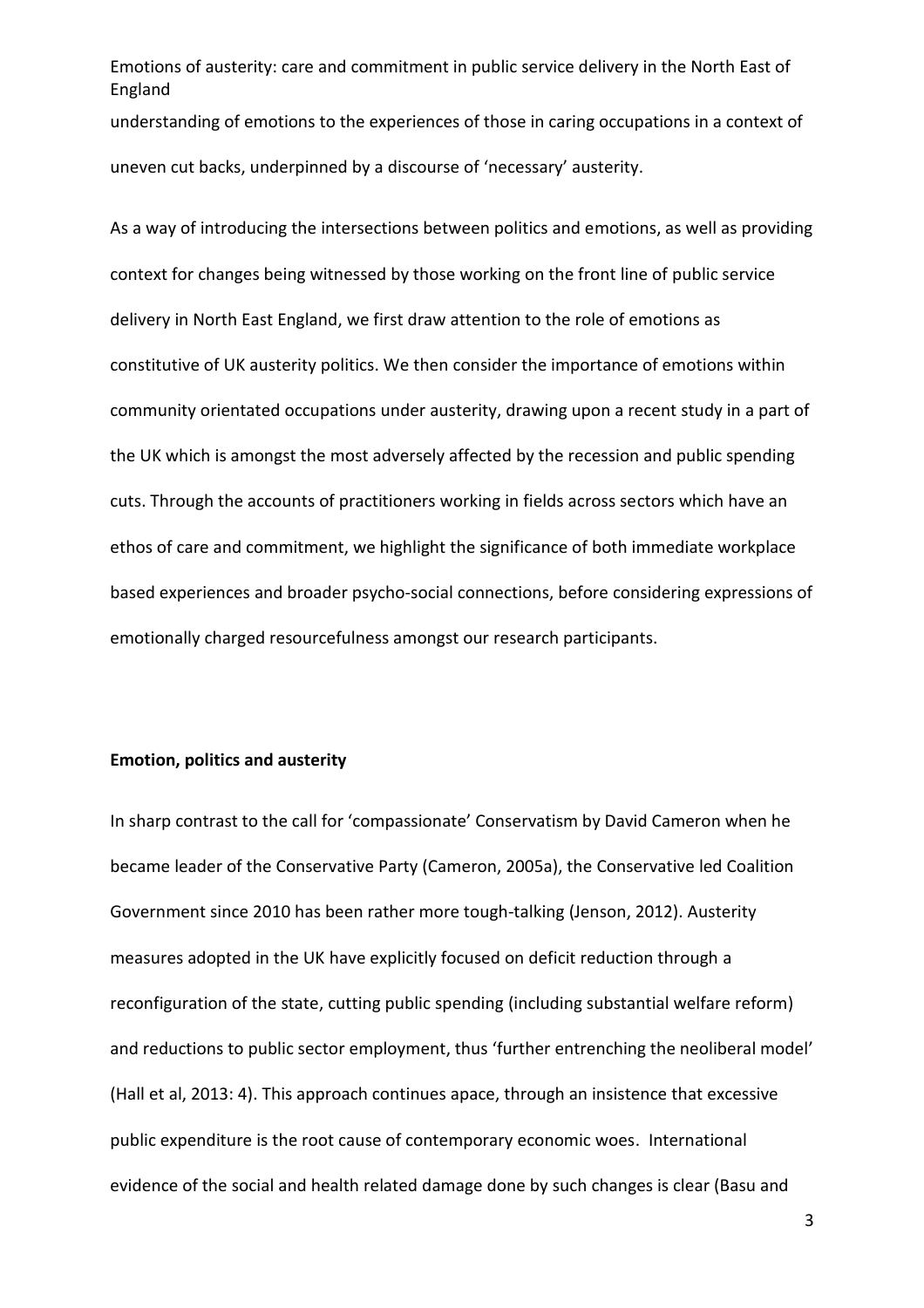Stuckler, 2012), as is that which indicates that austerity is not economically effective (Krugman, 2013). Yet austerity has been popularly accepted as the new 'virtuous common sense' of fiscal responsibility (Blyth, 2013). Between 2011 and 2012, the proportion of the UK population saying the cuts were necessary rose from 55% to 60% (Moore, 2013). Arguably, this is the result of an absence of convincing counter-arguments, but also the manner in which the idea of 'pain now, gain later' has hit a collective emotional nerve.

Public attitudes are subject to manipulation and the language of austerity, resurrected during the latest crisis (Cameron, 2009a), seeks to persuade and legitimate policy measures through an activation of emotions. In this sense, austerity can be viewed as the construction of a threat and as a means of regulating behaviour. Despite reasoned evidence to the contrary (Dolphin, 2011), the government appears to be fighting a battle of 'hearts and minds' through a quasi-religious discourse (Forkert, 2014) in which reductions in welfare expenditure are necessary to redeem the country's guilt about apparent profligacy through the years in which New Labour were in government (1997-2010). In their latest 'long term economic plan' the Conservative Party (2014) continues to reinforce this cardinal virtue of prudence against the recklessness of the previous government as central to a national recovery. Through a stirring of emotions the state has managed to *convince* that a failure of the market has been a failure of excessive state spending.

Ritualised language, such as 'we're all in this together' first tabled by Cameron in 2005 (Cameron, 2005b), but often repeated in the aftermath of the crisis (Cameron 2008; 2009b; 2010; 2011) as well as other slogans such as 'making tough decisions in tough times' (Montgomerie, 2012) and 'in the national interest' (HM Government, 2013) are examples of powerful semiotic tools repeatedly used for convincing that there is no alternative.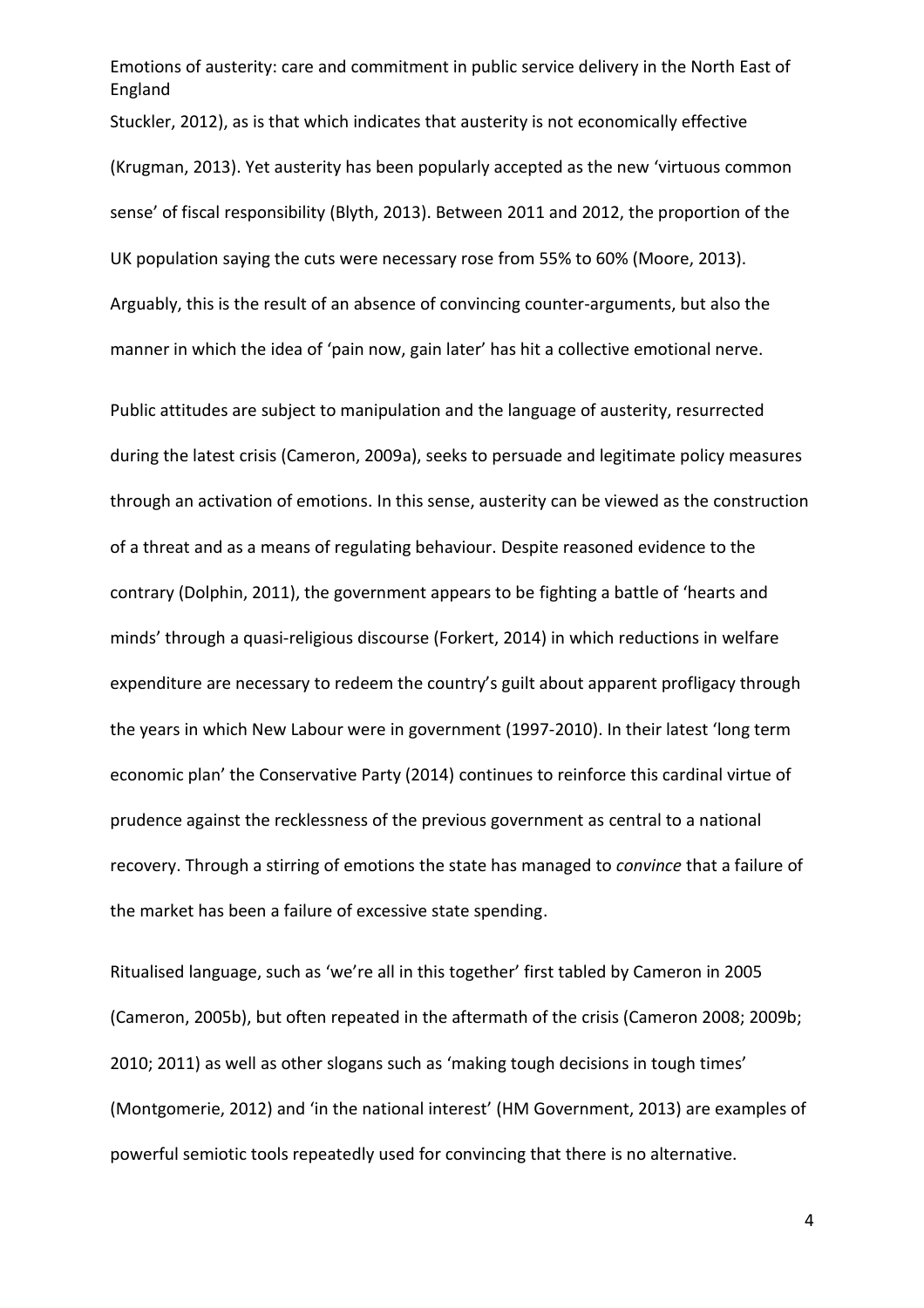Emphasising common strife, common cause and shared responsibility, these mantra present a strong and responsible government which, despite difficult conditions and limited choices, is making sensible and 'fair' decisions which 'share the pain' (Clarke and Newman, 2012). This discourse has been deployed to justify the necessity as well as the benefits of policy choices around welfare reform (Duncan-Smith, 2014), the privatisation of public services (see Localism Act (2012) and Health and Social Care Act (2012)), and restrictions on government spending at national and local levels, ensuring that local councils 'keep doing their bit to tackle the inherited budget deficit' (Pickles, 2012).

What remains unquestioned is the inevitability of the cuts, their speed, consequences for economic recovery, disproportionate social impact (Reeves et al, 2013) and implications for the public provision of welfare. As Hochschild (1979), who pioneered ideas of 'emotional labour/emotional work' argues, political elites (as well as social groups) look to define the rules which govern the emotional tone of a situation (the framing rules) and the appropriate emotions to be felt in specific situations (the *feeling rules*). These rules are according to Hochschild (1979: 566) 'the bottom side to ideology' - varying ideological stances come with different sets of framing and feeling rules. However, the induction of a desirable set of responses is also contingent and for some may well result in a sense of vindication vis-à-vis their own judgements of marginal social groups, or for others the characterisation of austerity as an unpleasant necessity.

The 'crackdown' on the UK welfare system since 2010 has been enforced through the stirring of resentment but also guilt and shame (Probyn, 2005), directed against 'workless families' (Jenson, 2012), described by Cameron (2012) as 'the real shame' and the disabled (Watson et al, 2011) separated out from 'hard working families' and described as 'parked'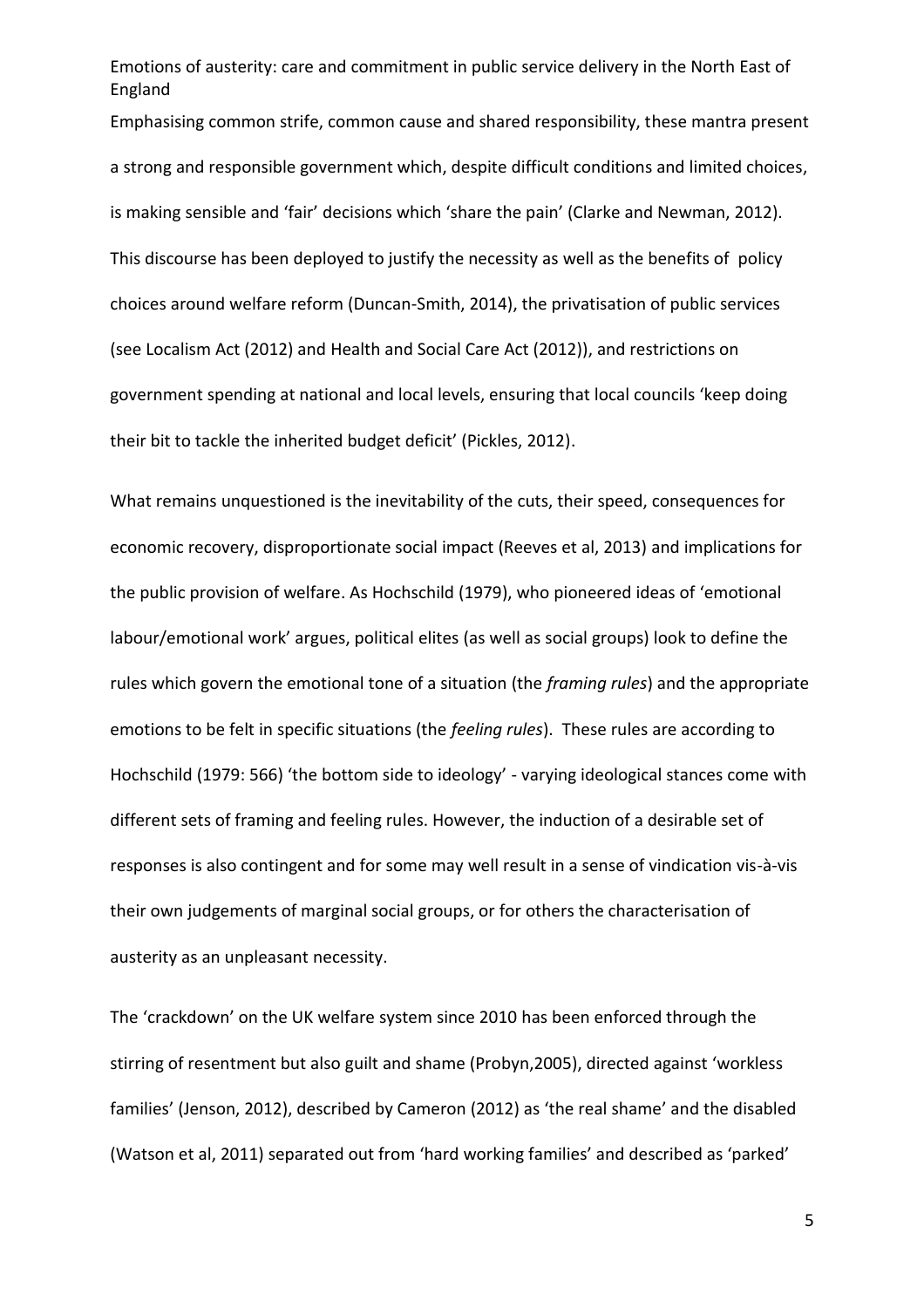on benefits (Osborne, 2013). Collective responsibility is pitched against individual responsibility and resentment fostered through the idea that individuals have been asked to provide for welfare, which is recast as fostering a 'shameless' dependency. Through such techniques emotional responses to austerity are controlled (Gilbert, 2011) and policy approaches narrowed (Helms et al, 2010).

On the other side of this is the experience of shaming for those targeted as culpable. In our research, amongst those working with groups subject to increased scrutiny, there was a sense of disbelief at the level of harassment. As with other recent research in the region (Garthwaite, 2013), we see here both the demonization of vulnerable groups as a justification of change, but also the emotional damage caused by these changes. For those already dealing with challenging conditions, the impact is acutely felt. As an experienced disability support group representative made clear in relation to benefit eligibility, this is new emotional territory. For those encountering austerity through direct engagement with those most clearly affected, persuasion about the logic of cuts might not be so straightforward (Bennett, 2013).

*It is extremely worrying and frightening and of course the various tests that there*  are for people on their ability to work, there's a huge percentage of those have *been won on appeal, but in that period that person has gone through all that worry and anxiety and feeling of, in some cases, worthlessness. And so all this uncertainty and all this, I would say, villainisation of people who either have a disability or people, because of their disability, are having to claim benefits. I've* not seen it to this extent I don't think since I came into the voluntary sector. (Chair, Disability Support Group)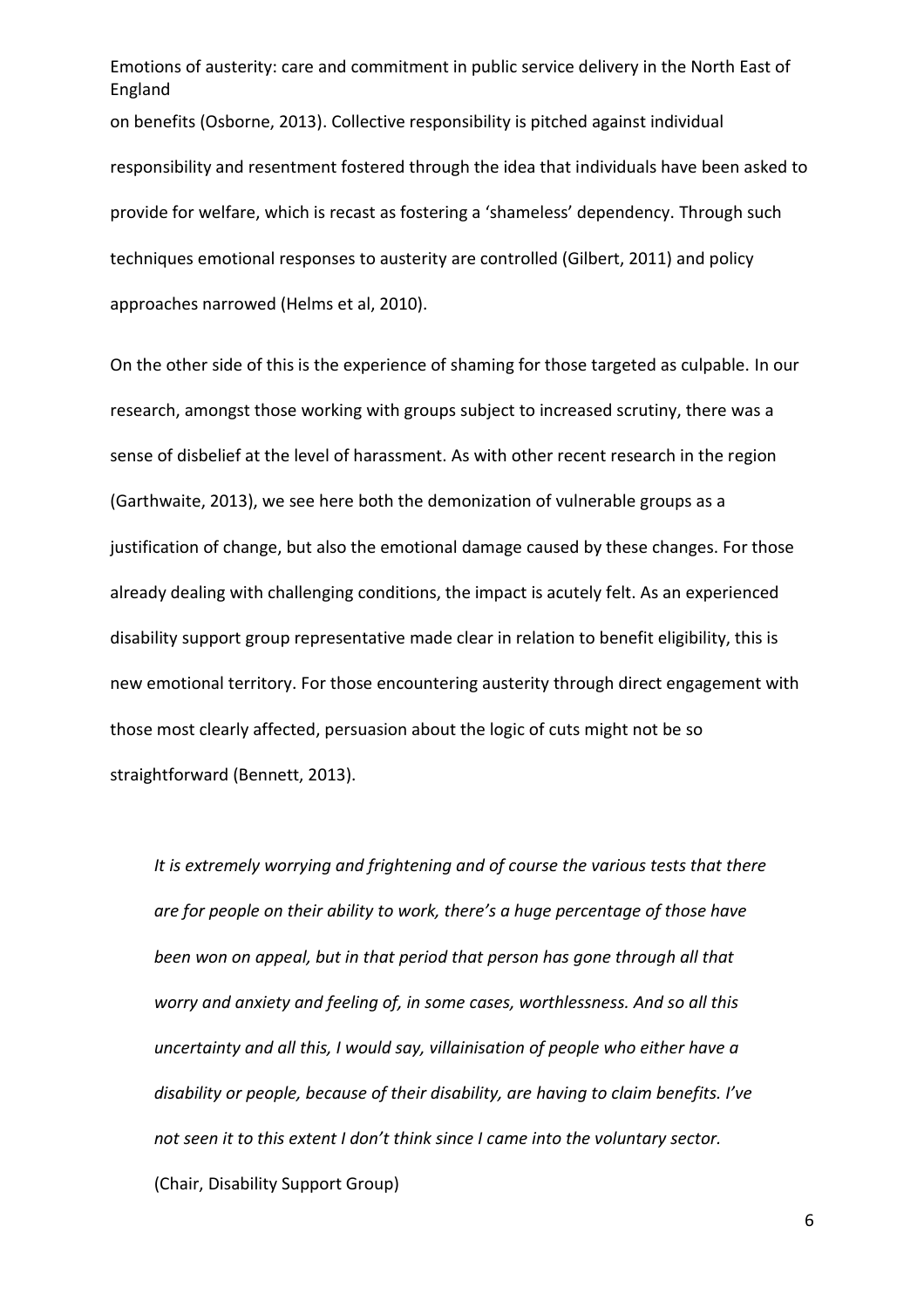#### Working between care and cuts

There is then a blurring between Aristotelian logos (appeal to reasoned argument) and pathos (appeal to emotional connections) in the rhetoric and results of austerity measures, problematising what Emirbayer and Goldberg, (2005) call the 'pernicious dichotomy' of reason and emotion. If the realm of emotions is so significant, there is a need to further engage with these more-than-rational dimensions as encountered and understood by those who have a clear perspective of the changing funding landscape and consequences for marginalised social groups. As Anderson and Smith (2001: 7) point out 'there are moments where lives are so explicitly lived through pain, bereavement, elation, anger, love and so on that the power of emotional relations cannot be ignored'. We see the changes brought about by austerity as triggering those kinds of moments. However, as Pain (2009, 478) reminds us, we should be wary of simplified views of emotions which treat them as 'blank canvasses' waiting to react to external events:

'but [rather] as situated, historicized and relational - already formed and always changing - and affecting politics, as much as they are affected by politics, at a range of scales.'

Rather than treating emotions as purely the outcome of austerity measures in a mechanistic fashion, we consider here the manner in which certain emotions form a central part of the experience of public service employment, but which have been heightened and in some cases politicised as a result of recent changes. The workplace, embodiment and emotion, as McDowell (2009) illustrates are fundamentally intertwined. Modern work practices concern new forms of sociality, particularly when it comes to the dominant service sector. Despite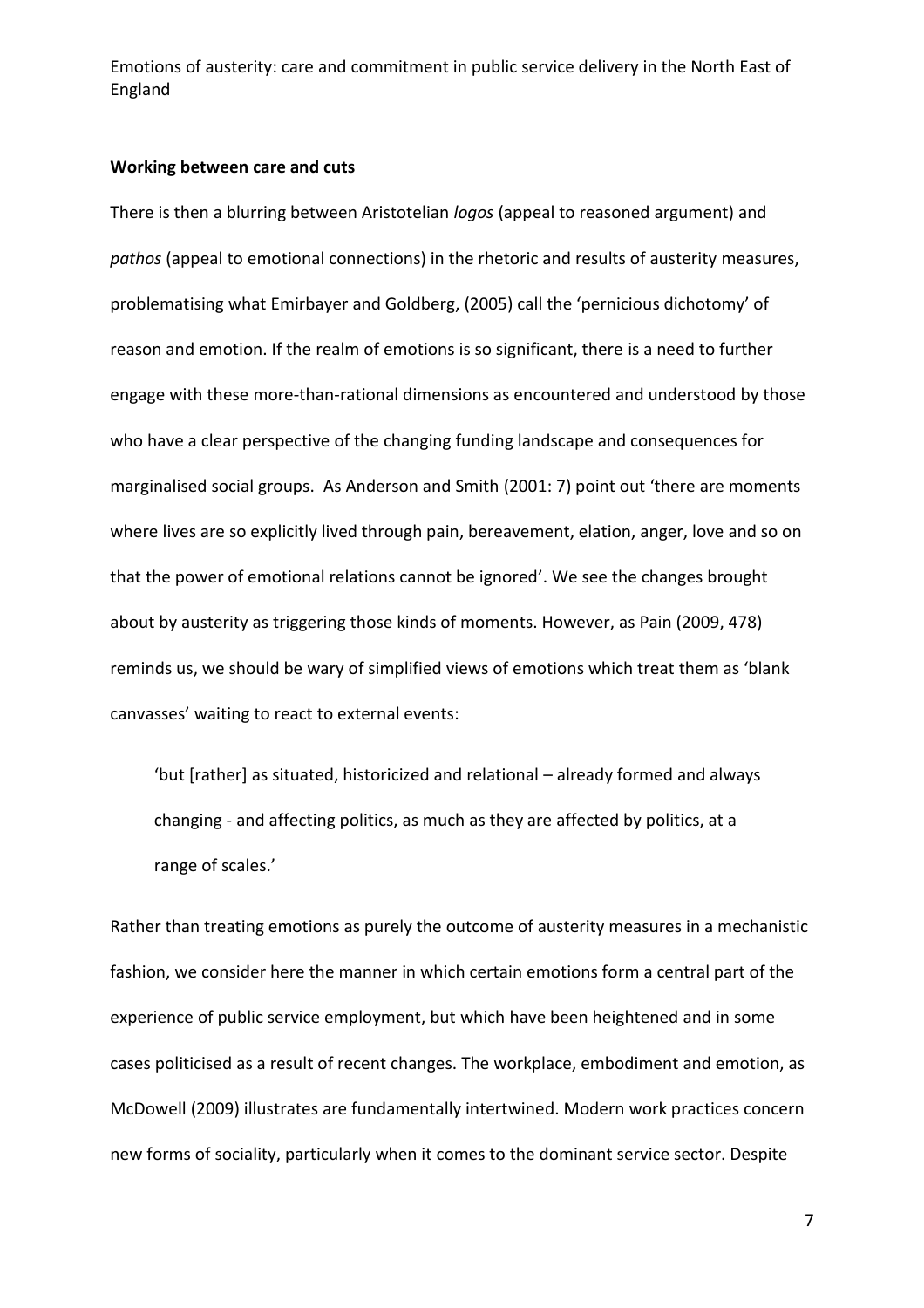Emotions of austerity: care and commitment in public service delivery in the North East of England the digital age, service based jobs still require face-to-face 'body work' and intense emotional engagement. This requires individuals to adopt specific forms of selfpresentation, demeanour and emotional states and to actively engage in the management of such states (Hochschild, 1979).

However, the nature of the emotion work we discuss here differs from the experiences of figures such as Hochschild's airhostess (1979), who is valued for her ability to toe the line in her emotional performances. In this example the management of appearance and emotion concerns the manner in which emotions become traded as commodities – to appear happy and to mute anger depending upon what is required by customers – labour which has exchange value. Despite the proliferation of managerial organisational models, recognition of power inequalities between service providers and users and the multiple roles enacted by participants, this is not so clearly the case for those for whom caring is at the heart of what they do. One of the key characteristics of our participants, as set out by Lipsky (2010), is that despite efforts to manage and control their behaviour, they operate with a degree of discretion, with both positive and negative consequences. Whilst there is an awareness of the need to survive, the importance of emotions here is not linked to commerciality but a range of other commitments. These include interpretations of social justice (Baines, 2011), an 'ethic of care' (Askew, 2009) and affiliations to place-based and often marginalised communities (Jupp, 2013). These are roles which are characterised by the sensitivity of issues tackled, by the often urgent needs of service users and political orientations rarely limited to financial reward. What emerges from our study is illustrative of these distinctions, which result in, as well as provide the context for, a range of emotional performances.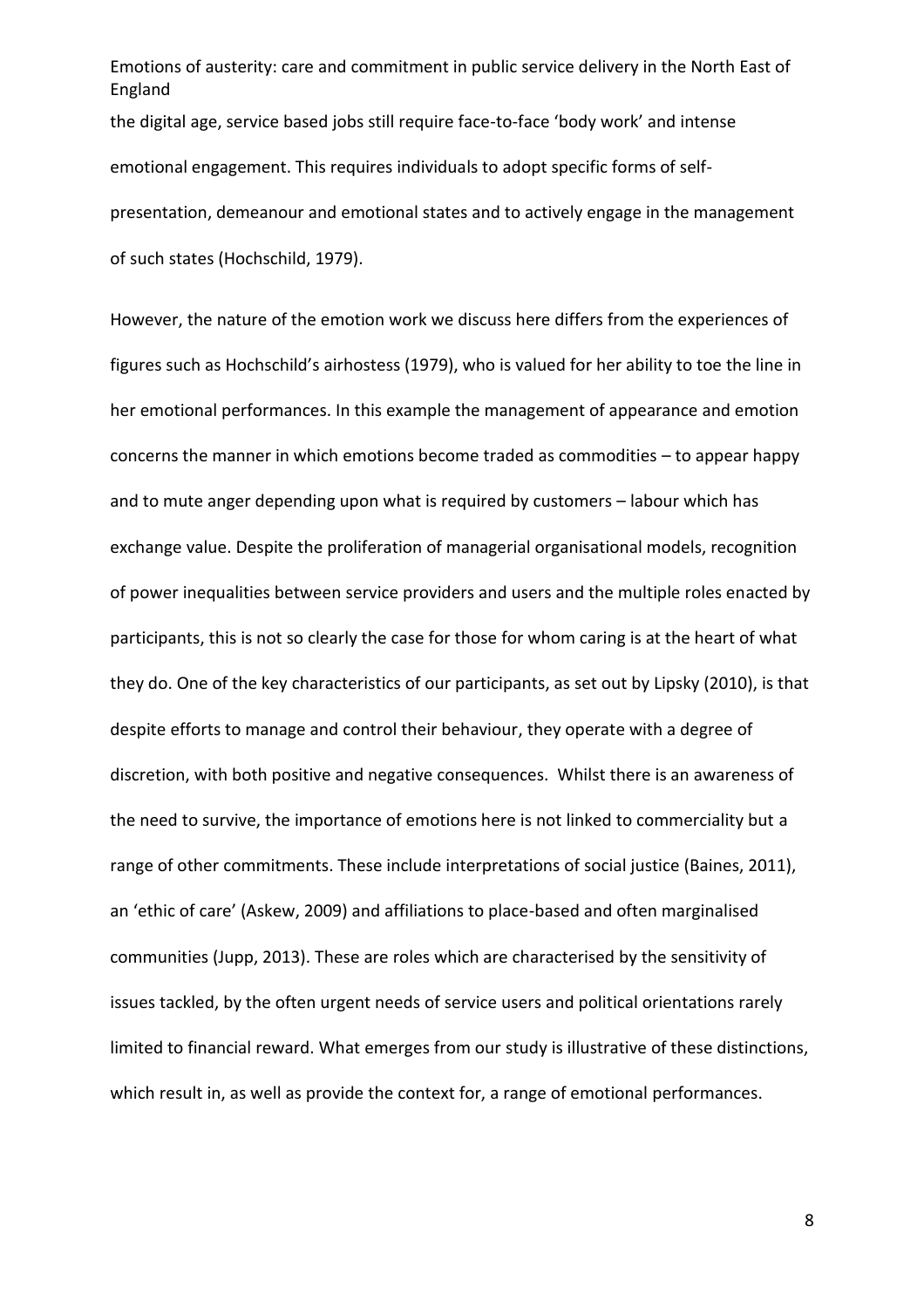Following an outline of the methodology, the rest of the paper draws directly on our empirical material and comes in four parts. The first considers the character of relations between practitioners and service users, the second looks at immediate work-based implications of changing funding regimes in emotional terms, the third deals with broader issues of neglect and injustice and the last examines emotional dimensions of practical resourcefulness.

## **Methodology: accessing words and emotions**

The data discussed here is drawn from a broader study of the impact of the Comprehensive Spending Review in 2010 and changes to funding for placement partner organisations of a department in a university in the North East of England (x, 2012). Our study did not originally set out to explore the emotional experiences of participants. However, in discussing experiences of austerity, research encounters were emotionally charged events involving not just the recollection of emotions, but also the out-pouring of non-verbal expressions including bangs on tables, laughter of disbelief and on some occasions, tears.

Methodologically, it is recognized that there is a tension between non-representational understandings of emotion which stress the need to go beyond articulations of feelings to question the nature of 'feelingness' and interpretations which emphasise 'giving voice' to marginal experiences (Bondi, 2005a). We are interested, as Laurier and Parr (2000) outline, in the manner in which emotions are felt and performed, but also how they are articulated through research encounters. While experiences are best understood in the moment in which they emerge, emotions are not viewed here as an un-representational singularity outside the grasp of the research encounter. Significant glimpses of embodied and emotional experiences leak into and from such encounters and their articulation points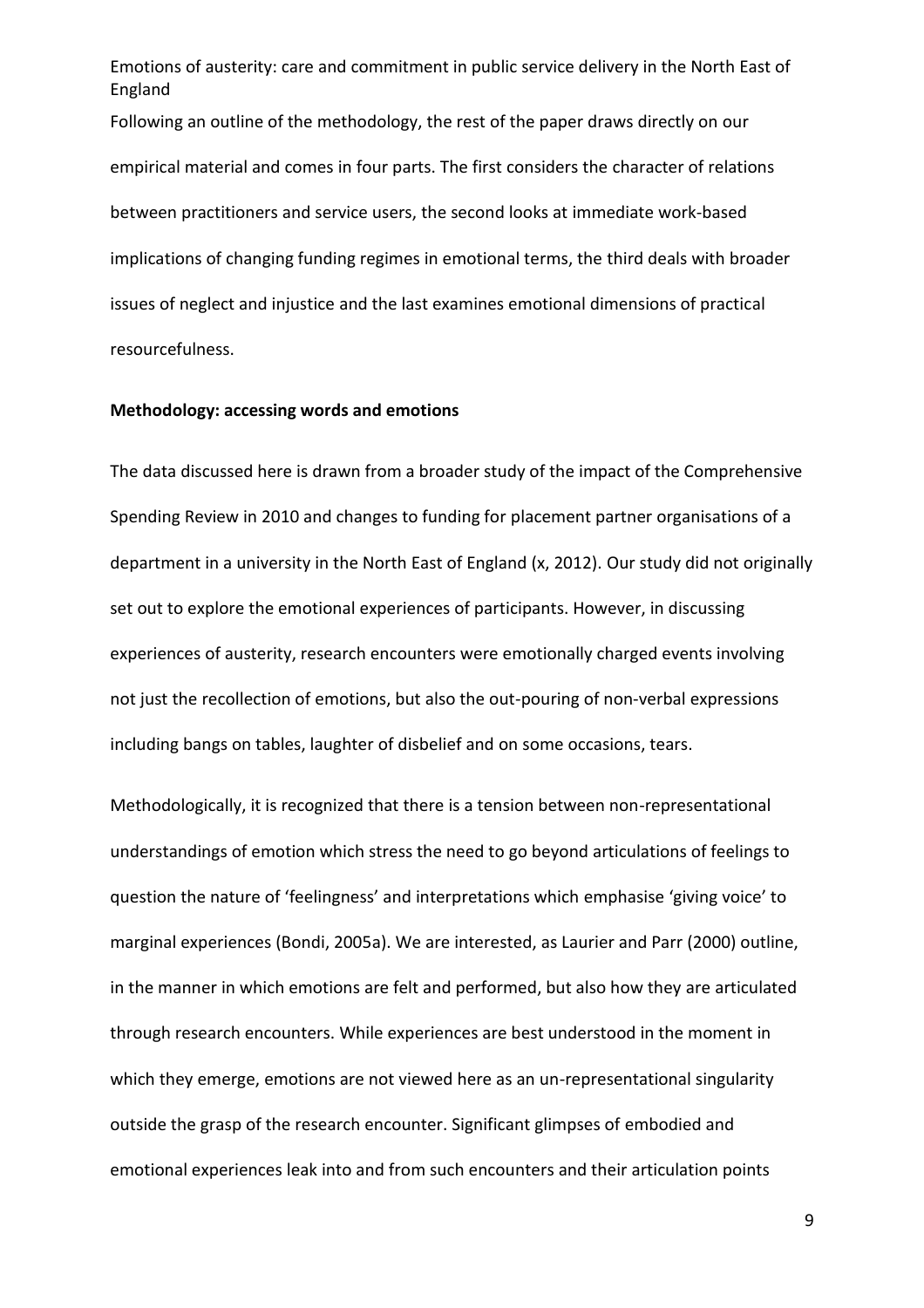towards events that are both within and beyond the moment in which they are expressed. Our interviews and focus groups created opportunities for the expression of emotions that cannot be easily detached from the everyday realities of our participants.

Over the two-year study, twenty six in-depth interviews with practitioners working for organizations in the public and third sector and six focus groups involving both service users and practitioners from third sector organizations were conducted. By 'public' we refer to state led/funded agencies and by 'third sector' we refer to independent, non-governmental and non-profit organizations. In this paper we concentrate on the perspectives of practitioners which include those working in a range of roles including, managers, supervisors, professionals, chairs and members of steering groups and those offering voluntary support. Participants allowed us access to narratives in relation to funding changes over time and the impact of such changes on their work and their service users. The organizations involved all served the interests of marginalised social groups and variously provided youth work, early years work, disability support, care for older people, health promotion, volunteer support, refugee and asylum seeker support, community development through neighbourhood based centres and non-traditional education and training for women, support for self-help groups including survivors of domestic violence and social work. The sample was drawn from across the region.

The geographical focus of this study is important for several reasons. The social and political fallout from the re-structuring of the North East economy from the 1970s (see Hudson, 1998), can still be felt. Whilst change has been uneven, with Newcastle witnessing cultureled regeneration, the region remains peripheral. It continues to witness higher than average levels of deprivation and unemployment, has been relatively reliant on public sector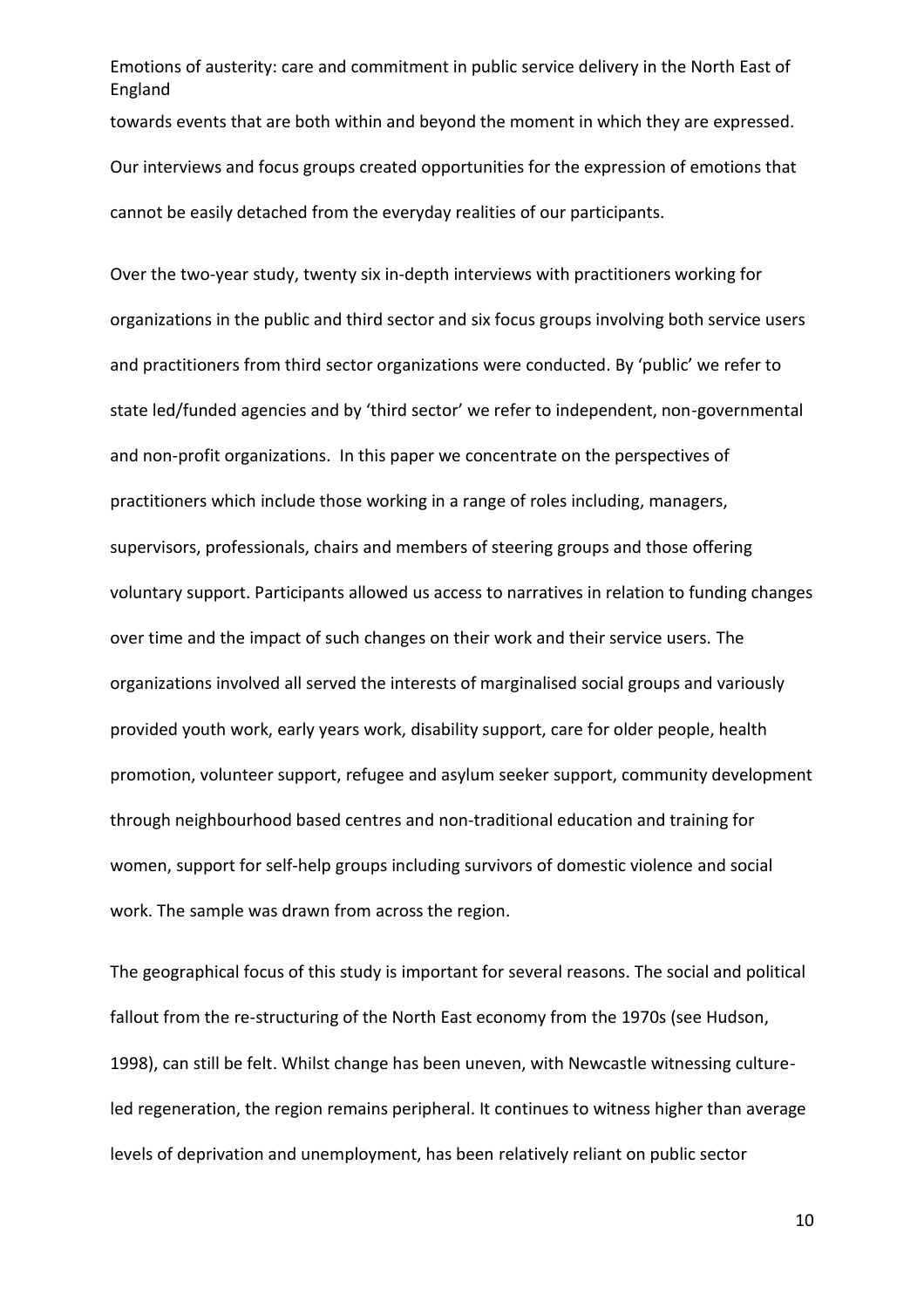employment (Worthy and Gouldson, 2010) and remains overwhelmingly loyal to the Labour Party. Under austerity these trends have continued through a North-South divide in terms of which areas have been hardest hit by cuts in spending (Pearson, 2011) and economic conditions which leave it more vulnerable to welfare cut backs (Jarvis et al, 2013). Regional research (VONNE, 2011) has emphasized that currently, public service provision through the third sector is in survival mode, with many organizations forced to consolidate or collapse. By focusing on the emotional dimensions of austerity, we hope to go beyond a restricted and financially focused interpretation of 'impact' in this region.

## **Connections of care and commitment**

"It's not just about money, it's about experience, it's about knowledge, it's about *commitment as well. If you lose that then commitment sort of dwindles as well doesn't it?"* (Community Worker)

At the heart of our participants' work is a sense of intense emotional, inter-corporeal (Cohen, 2011) and inter-subjective commitment established over time, which in different ways has been challenged, but also reinforced under austerity. As a refugee support worker expressed with a sense of regret, sadness and frustration after outlining the list of their projects due to close: 'I clearly feel that there is a lot of things that we cannot do anymore'. The impression given was one of letting down those people they existed to support and of difficult decisions around prioritisation. In this specific case, the sense of frustration was heightened as many of the support workers and volunteers had already been, or were currently going, through the asylum process. A sense of empathy, beyond attempts to appreciate the emotional trials of service users (Askew, 2009) is therefore related to recent and first-hand knowledge of daily challenges. This blurring of the boundaries between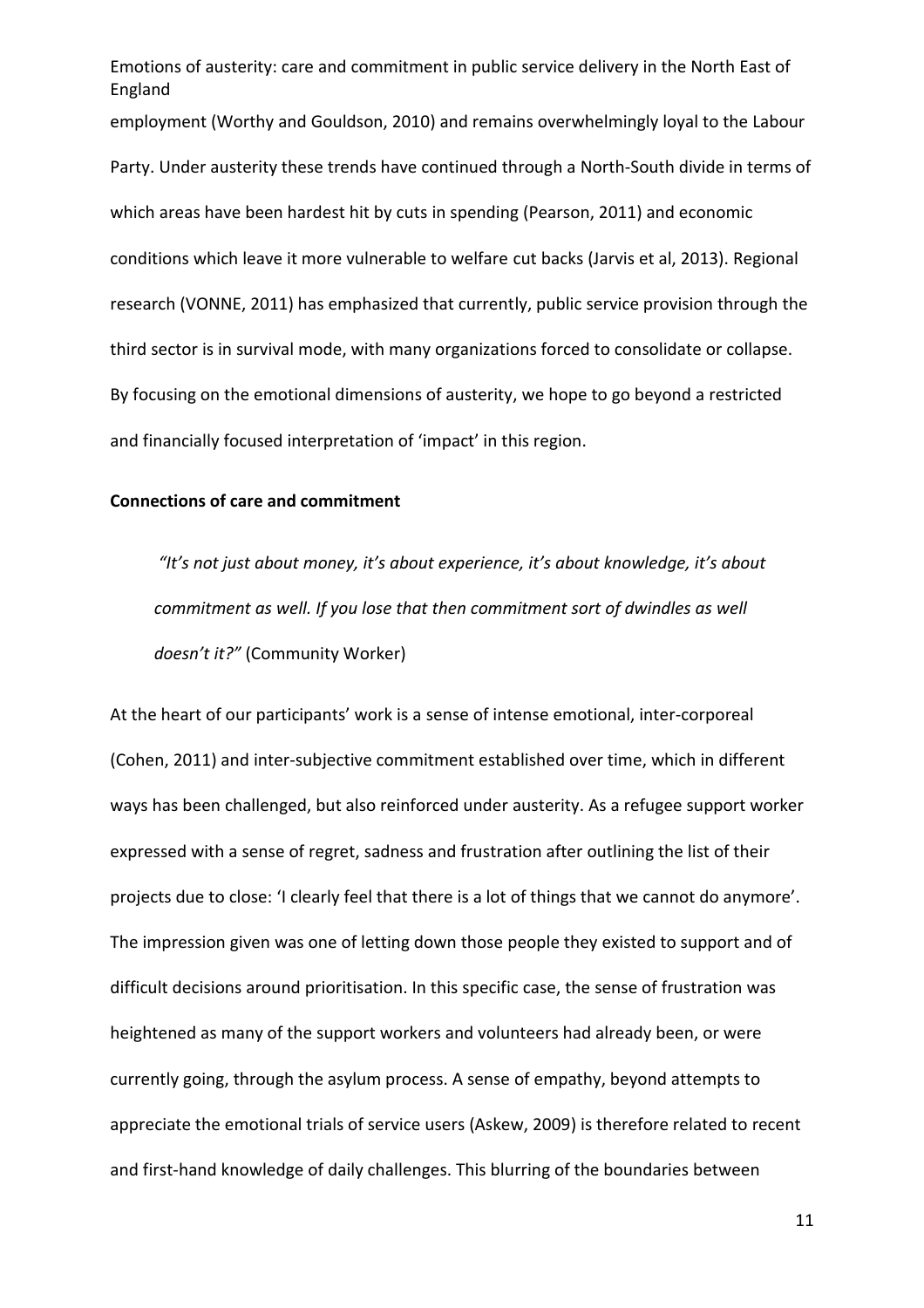practitioners and service users was not always as clear as this, but the demonstration of care and commitment through an awareness of emotional and material circumstances appeared across the narratives of participants.

For example, two black youth workers we spoke with had spent decades working within black and minority ethnic communities on a detached basis. This involved moving around neighbourhoods to get to know young people and their families outside of formal youth spaces, often above and beyond the direct requirements of their job. In this example there were again indications of the permeable boundaries between professional and personal identities (Walker and Larson, 2006). There is also a connection to and empathy with service users here, nurtured through growing up 'non-white' in a predominantly 'white' region and experiencing forms of exclusion both outside of and within youth work practice. As Ahmed notes (2004: 23): 'the amount and quality of pain we feel is also determined by our previous experiences and how well we remember them, by our ability to understand the cause of the pain and to grasp its consequences.' The impacts of funding cuts and changing priorities certainly made their professional lives more demanding, but as some of the few people in the area engaged in detached youth work with ethnic minority communities, the weight of this responsibility and the nature of emotional entanglements both before and after the advent of austerity were discernible in their accounts as longer term draining experiences.

Mentally it is absolutely draining. Youth work is generally, but this kind of work and how clever you've got to be within the communities and work within the communities. And you constantly, it's very subtle and it's constant battles within your own community. (Youth worker)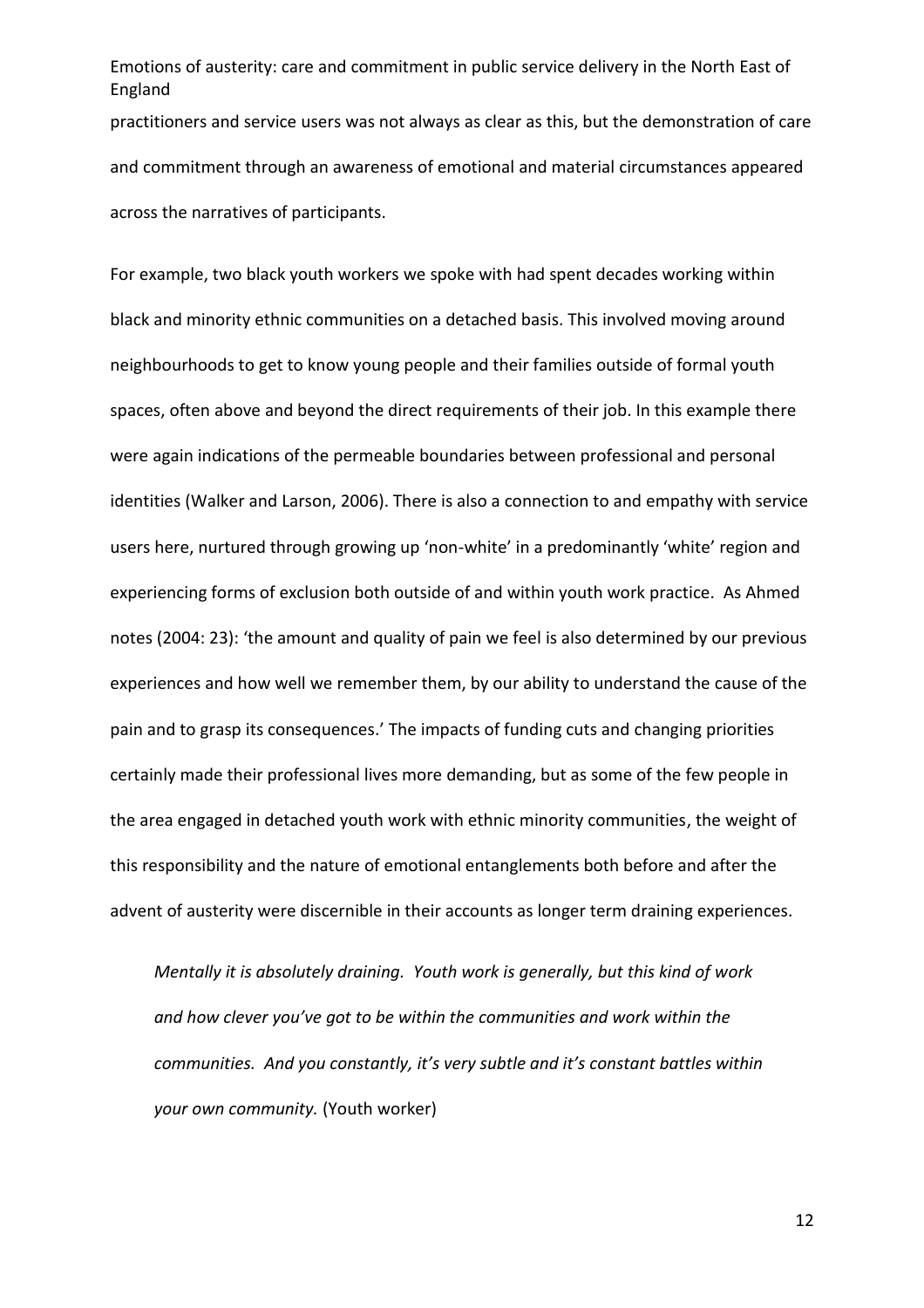However, there is also an evident sense of fulfilment, passion and satisfaction from working with service users (de St Croix, 2013) highlighting an ambiguity as interviewees elicited both the emotional pain and pleasures of their work. As Bondi (2007:2) notes in relation to women's care work, what we see here is the co-existence of the oppressiveness of care and the hurt which emerges when this is undermined, but also the 'expression of love, pleasure and vocation'. Even for those working with service users in challenging situations, the depth of connection is tangible. The excerpt below speaks of the warmth and what Valentine (2008) calls the 'affective structures' that have developed over time between the youth workers and the young men they feel responsible for.

YouthWorker2: So this lad who is always in trouble. Always in trouble. We had him here. He even cooked for his teachers, different curries and oh it was fantastic. It was really, really good. And when he's cooking, doesn't ever have any problems. And you just get this like, 'You do this. You do that.' So he's in control.

Youth Worker 1: All I ever seen is like a lot of warmth.

Youth Worker 2: Warmth. Absolutely.

Youth Worker1: And it's a pleasure to be with them.

Youth Worker 2: You look past. You look past. You get past what other people see.

Youth Worker 1: That's dead hard to explain.

In order to appreciate the impact of austerity on the workplace experiences of our participants and a will to continue, it is crucial to understand the character of care,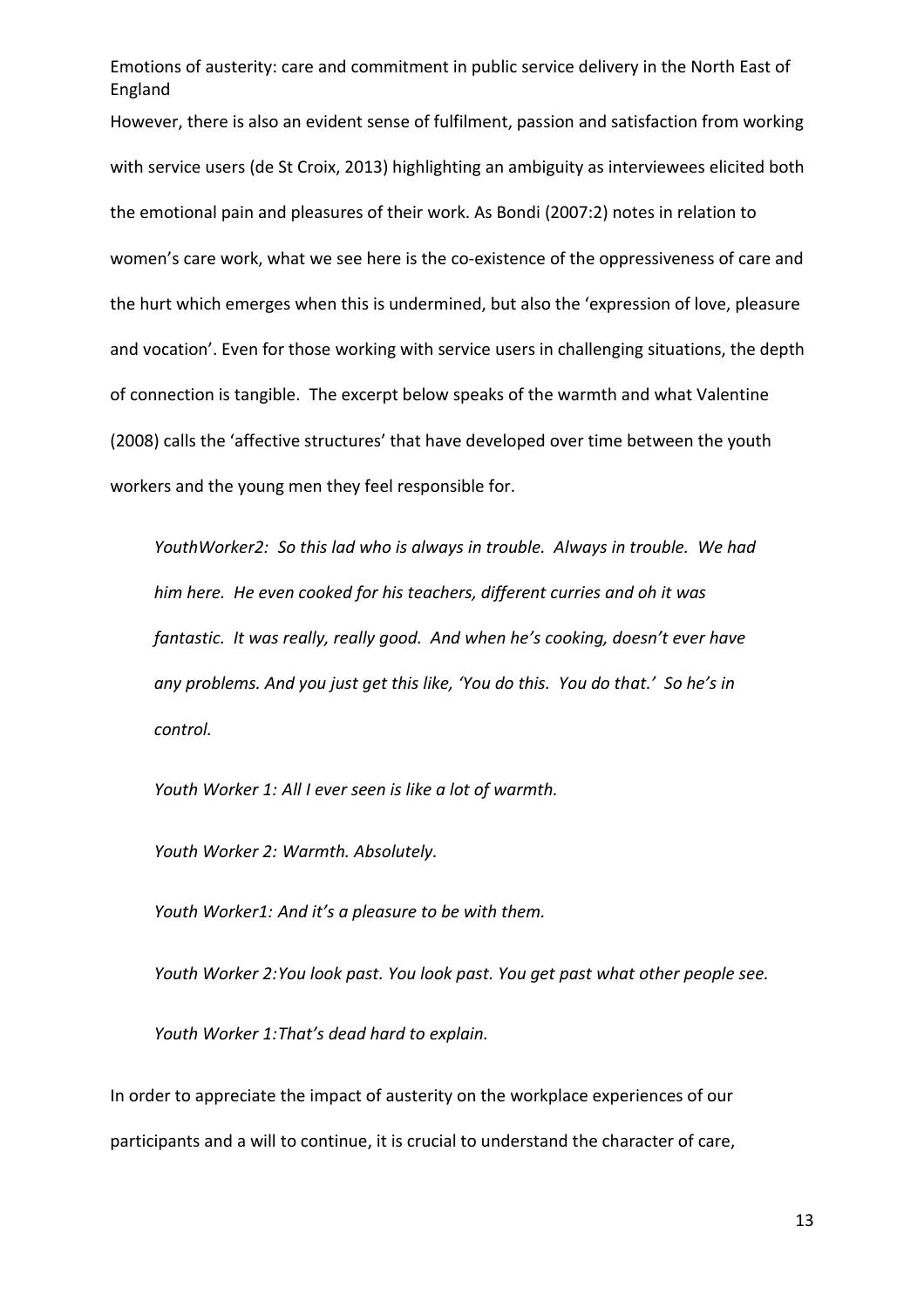Emotions of austerity: care and commitment in public service delivery in the North East of England commitment and relations established over time between practitioners and their service users which included both emotional challenges and rewards.

#### **Occupational emotions: health and morale**

Some of the most keenly felt consequences of changes to funding were in relation to the work-related circumstances of participants and their colleagues. The negative impacts on health and well-being were particularly discussed in emotional terms. As Colley (2012: 331) argues in her Bourdieusian analysis of youth support advisors, 'Austerity...not only changes the conditions of the field, but in doing so also seeks to re-orient practice within in.' Practitioners spoke about feeling personally and professionally overwhelmed by increased workloads as they were being asked to cover for posts deleted, services cut and hours curtailed. For some, recent changes to funding had a dramatic, negative impact upon established work patterns, while for others, particularly youth workers (non-statutory and especially vulnerable), the impression was that this was a continuation of a history of underresourcing. As one youth worker put it: '...youth work is always understaffed anyway, the *decent youth work.* 'However, for all participants there was a sense that because of reduced budgets and the new challenges facing service users they were having to do 'more with less' at the same time as more experienced staff were disappearing. As one Community Centre Manager commented on the changing organizational landscape: 'When I look up I can only see sky'.

In their response to cuts made in government funding to them in 2010, North East local authorities identified that one of the immediate implications would be 6,200 public sector redundancies and between 2500-4000 redundancies in private and third sectors (ANEC, 2010). As the following participant, from one local council explained, the re-organisation of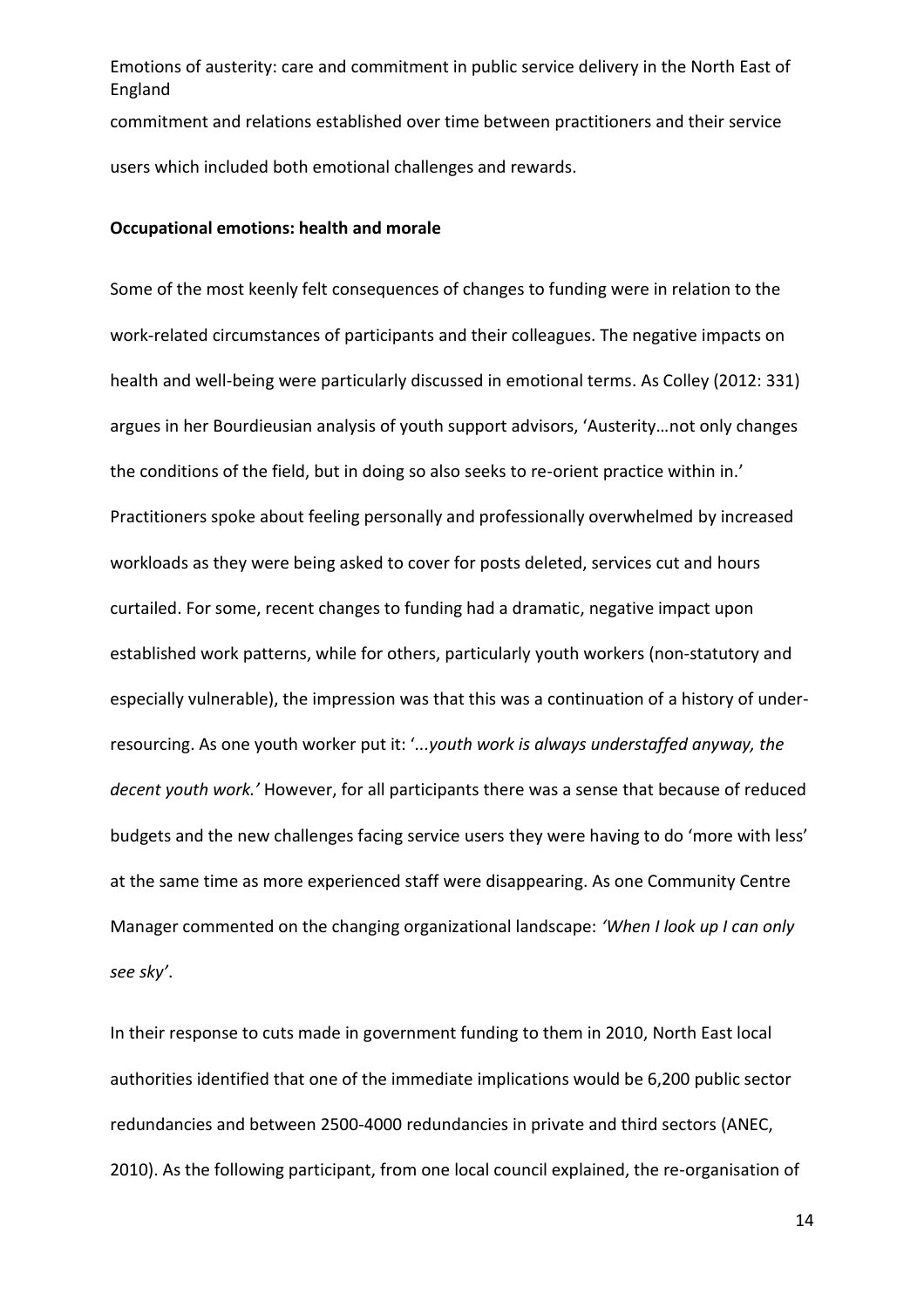local government resulting from such job losses, has had clear consequences for the amount, type and quality of work required of remaining staff, but also emotional ramifications in the form of precarity (Waite, 2009), uncertainty, fear of the worst and low morale. This illustrates not only the effects of changing funding priorities, but the very personal consequences of sacrifices made in the 'national interest' across this council:

My line manager is retiring in two weeks' time and I'm getting jobs from there. So to me the situation, it's like that piece of elastic, we can all do more, but then there comes to a point where you literally can't do more and you're not doing anything as effectively as what you would hope to and wish to. I mean it's got to the crisis point with me in the sense that they're having to take some of the direct work...off me and pulling me much more into more strategic stuff, which is what the changes are going to be for me. I mean I never envisaged that when I came into this post, you know, so it's unsettling .... It's pulled me a lot further away from the service area, from operations ... So I mean mine is just a personal example, but I think the general morale is absolutely dire. (Social Work, Local Council)

These experiences were also shared by those working in the third sector, who were struggling to cover the work of other recently closed groups/projects, an experience described by a representative from a refugee community organization as 'draining'. This refers to emotional work, not necessarily the labour that goes into the management of emotions for external audiences (Hochschild, 1979), but the work that goes into coping in increasingly pressurized environments. Other organisations, such as a women's education centre, were finding it harder to recruit employees on the wages they could afford to pay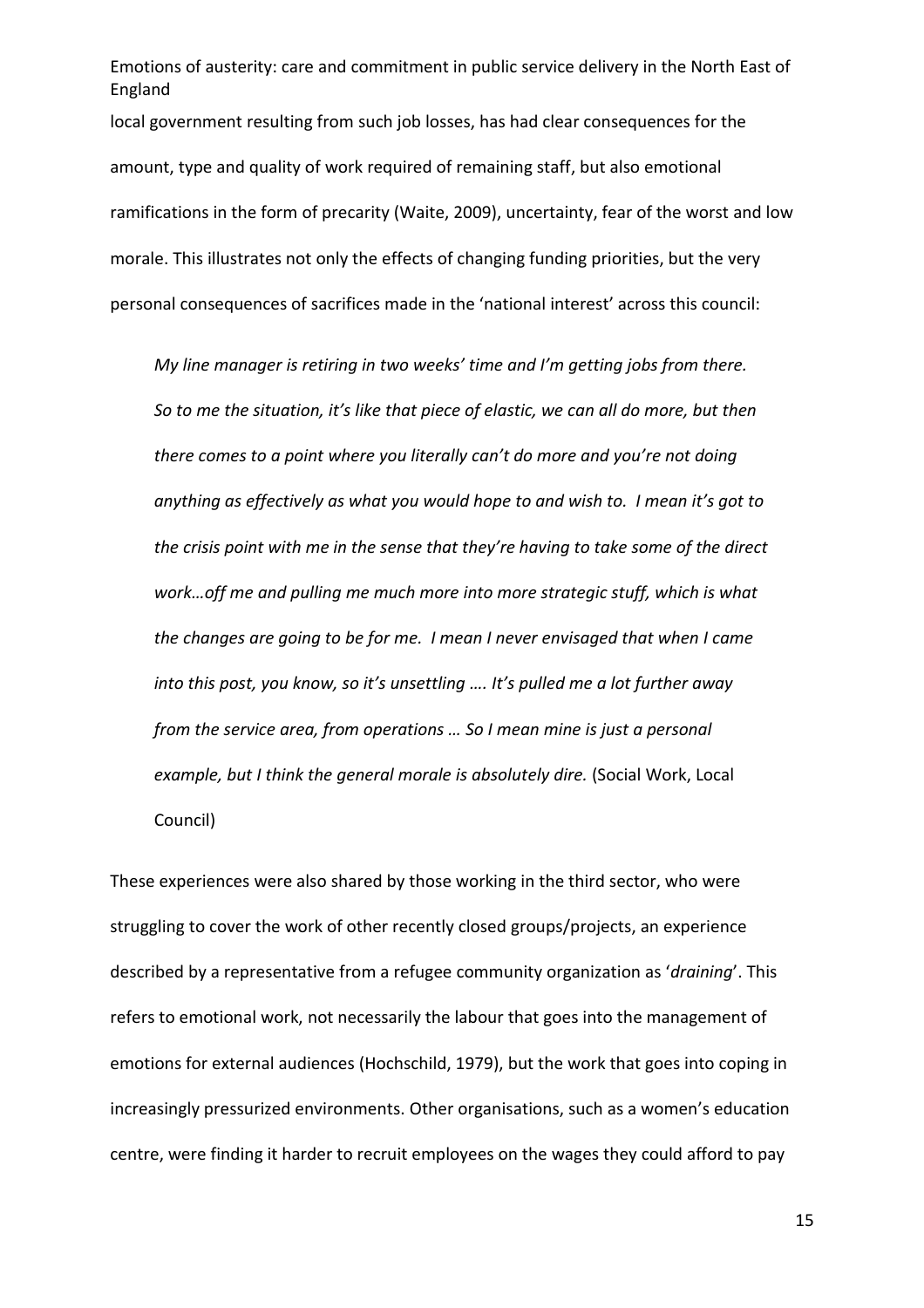therefore compromising continued service delivery. The mood of the participant representing this centre during our interview was stoic yet clearly downbeat. In addition the atmosphere of the centre during the middle of the day was noticeably quiet with a sense of resignation in the air. Again in this case, the issue of low morale is raised as a significant concern as remaining staff faced the prospects of the project closing but were applying additional effort to ensure its continuation. In these examples, the impact of austerity is tangible in terms of mood, morale, ability to perform roles and additional efforts required to do so. However, the position of third sector organizations is notably more precarious. Shortly after this interview, the centre was forced to close:

[W]e've lost staff over the years. Being a charity, we can't pay big high wages. We can't really compete with the private sector. ... Whereas years ago we would re-advertise and re-employ we just haven't been able to re-employ anybody, and as a result all the staff are working three-four times harder. They're picking up everybody else's job and morale is really, really low. (Manager, Women's **Education Centre)** 

Connected to the low morale of staff, there were also discernible implications for mental health, particularly in terms of stress and depression. As one youth worker explained in relation to the culture and atmosphere created within their local authority, it was not just the scale of redundancies which was 'horrible', but the process and manner in which individuals had been treated during the implementation of changes to staffing and roles. Participants working in other local authorities commented on similar processes and experiences, including the stress of competing for jobs against colleagues. The pain of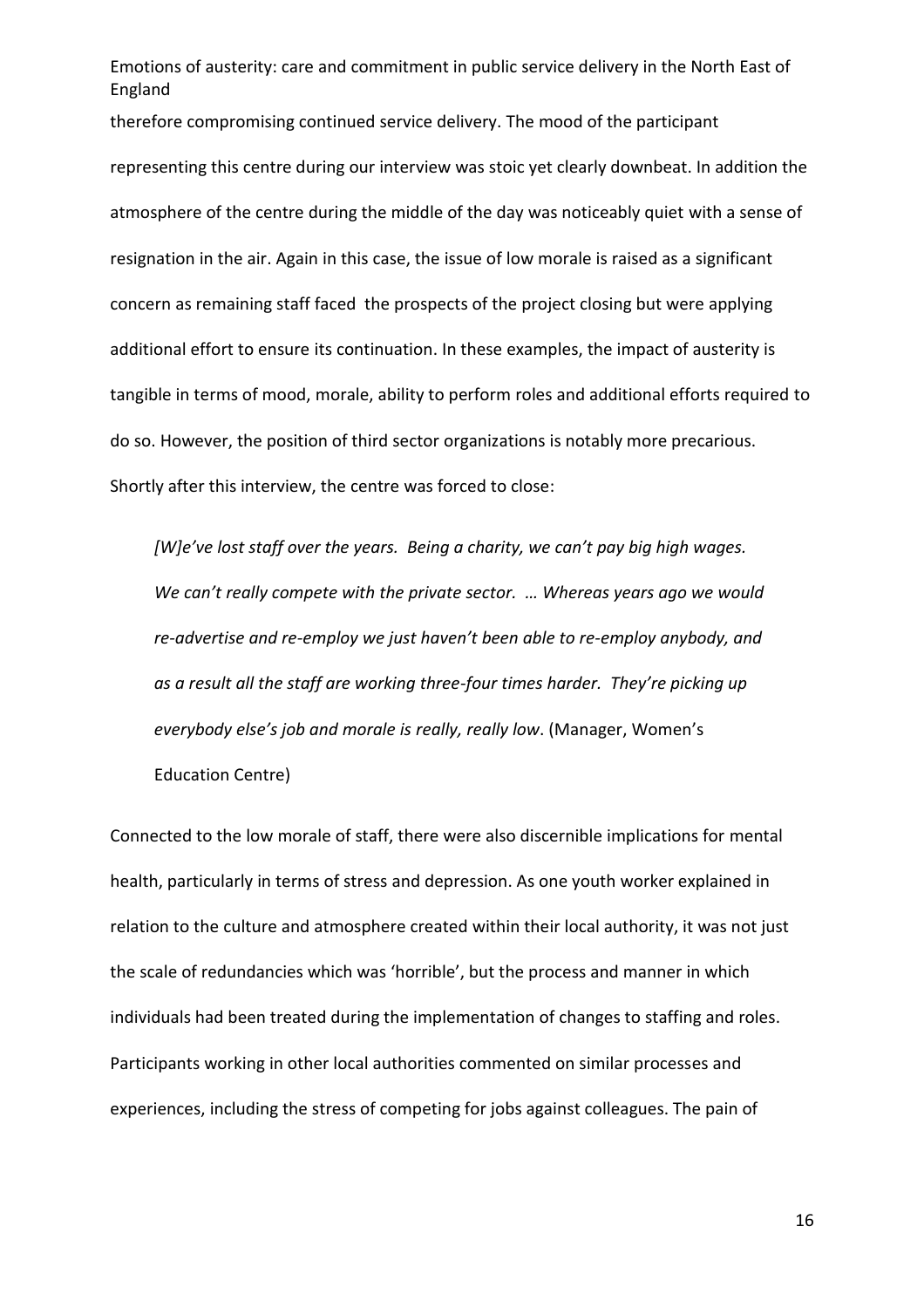Emotions of austerity: care and commitment in public service delivery in the North East of England austerity here is not a generic societal pain, financial cost or sacrifice, but one which is located, embodied and directly felt in the talk of 'going on the sick'.

Well people in [the local council], if they didn't know what stress was, they know what it is now because they're feeling it in bucket-loads. I've seen it on a scale I've never even seen it before. Anybody when it comes to redundancy, even voluntary redundancy, the stress that people are going through. By the time they get into it I'm thinking, 'god, you're going to have to go off on the sick'. You either take redundancy or go off on the sick because some people are not able to cope with it. I personally couldn't cope with it. I went through about two months of just feeling like I was in a fog and just so depressed. I thought, 'I just...' I wanted to walk. I nearly did at one time. Lucky I made it through, but I'm expecting another round of cuts. So it's not over yet. I think they're going to do it all again next year. So there's no way anybody can relax at all... Someone's just had a baby and they were made redundant. It's horrible. Absolutely horrible. (Youth Worker, seconded from Local Council)

There is already an established literature on how increasing workloads in 'human service' employment is leaving individuals more vulnerable to increased stress and burn out (Lait and Wallace, 2002). However, what we see here is an apparent acceleration of these impacts and recognition that such emotional intensities are becoming an accepted feature of these occupational identities - part of what seems to be a 'new normal' within and beyond the UK (Martin et al, 2012). As the following example, which comes from the account of a former manager of a children's centre, makes clear, health related implications are not restricted to specific locations, but are becoming geographically dispersed because of common pressures.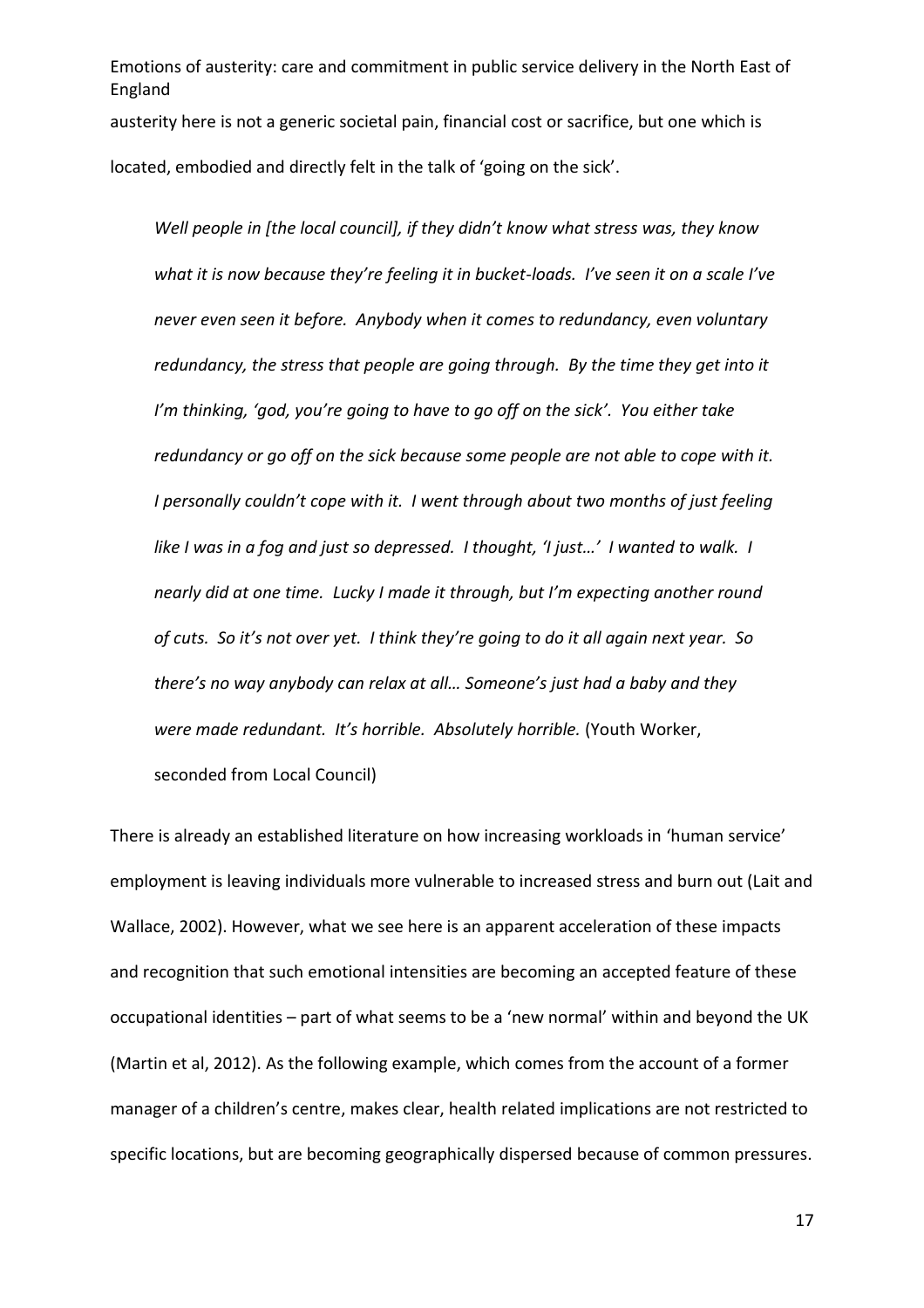After I left, the assistant manager nearly had a breakdown. It was that bad... So staff morale is like really low at present and I'm working in other places now just as a supply and its lovely but I can see it and I can see the pressure on the managers and on the staff because of the cuts. I can see it happening and I'm thinking the same thing's going to happen here as happened at [former place of employment]. (Ex-Children's Centre Manager)

Despite recognition of working within environments that were valued - seen as 'lovely' in the above excerpt - uncertain futures, increased hours and the additional workloads meant participants were not seeing positive results from the intensification of their physical and emotional labour. These experiences are also related to the inter-subjective emotional ties (Cronin, 2014) that exist for our participants in social and geographical terms, beyond immediate relationships with service users. The experience of low morale is by definition relational, collective and situated.

# Geographies of neglect and injustice

Despite a discourse designed to bring together the nation in a crisis and flatten out perceptions of uneven impact, some participants identified feelings of neglect in the context of historical disinvestment and emotional understandings of community. For example, in attempts to comprehend the consequences of cuts, some participants, particularly those in areas more severely impacted by the decline of the regions' industrial heritage, sensed a continued and purposeful level of undermining by national politicians. As one participant working as a volunteer in a former coal mining area suggested, an impression of retaliatory and revanchist politics (MacLeod, 2002) enacted upon their community has renewed relevance. This had material consequences, but is also understood here in emotional terms;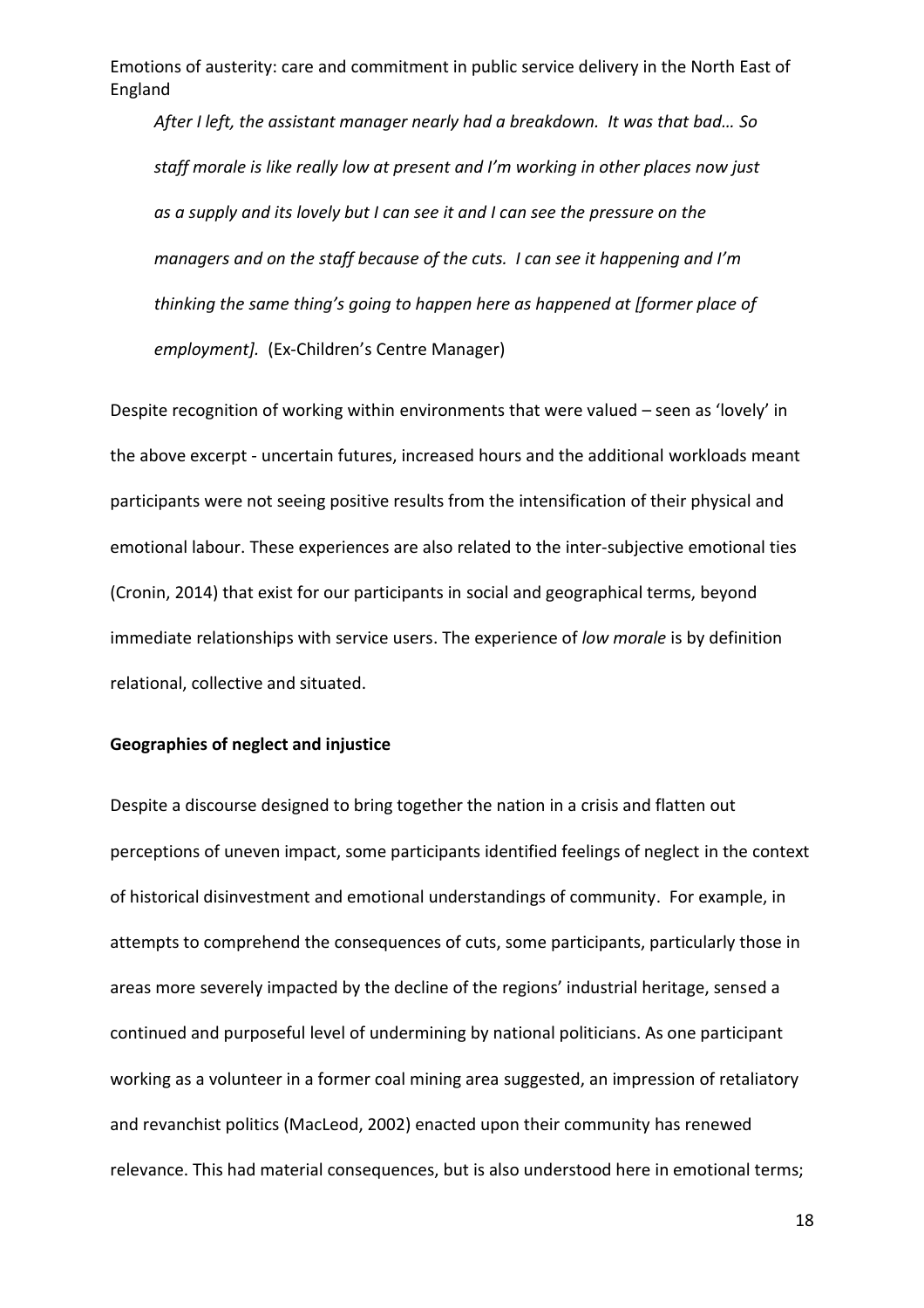Emotions of austerity: care and commitment in public service delivery in the North East of England both verbal and non-verbal as indicated by the use of laughter in this focus group to express a form of disbelief and as a mechanism for dealing with the gravity of the situation.

I think we've been forgotten for quite a while up here. I don't think they've gotten over the miners' strike. No. I think they're still...I think it's still embodied in them, you know, like we haven't finished with youse yet [laughter]! (Volunteer, Health Centre)

A sense of injustice and in some cases, anger and disgust, was also expressed by participants not just in relation to punitive abandonment by national politicians, but to more recent decisions made at the local level. Participants' referred to their inside knowledge and perceptions of unjust and unclear funding decision-making, made more so because of the effort and time expended on establishing trust and reciprocity with local communities. The emotional consequences of such processes are starkly outlined.

They've actually destroyed about the last ten years in that decision they've made. They've just swept away [local agreements]. Whatever partnerships they kept talking about, there isn't any. They've just done it in...I just pray we don't have a really hot summer actually. Riots on. Usually happens in August when there's a hot summer. But it's just diabolical how bad that's been. I can't express how absolutely disgusted and lost I am about that. I really worry about where it's going. And the idea now ... is [that] there's no sense of justice in it. (Community Development Worker)

The group represented above, along with other youth based organisations in the same urban neighbourhood, had recently been on the receiving end of a decision which meant they would no longer be able to work with 'at risk' young people through Early Intervention Grant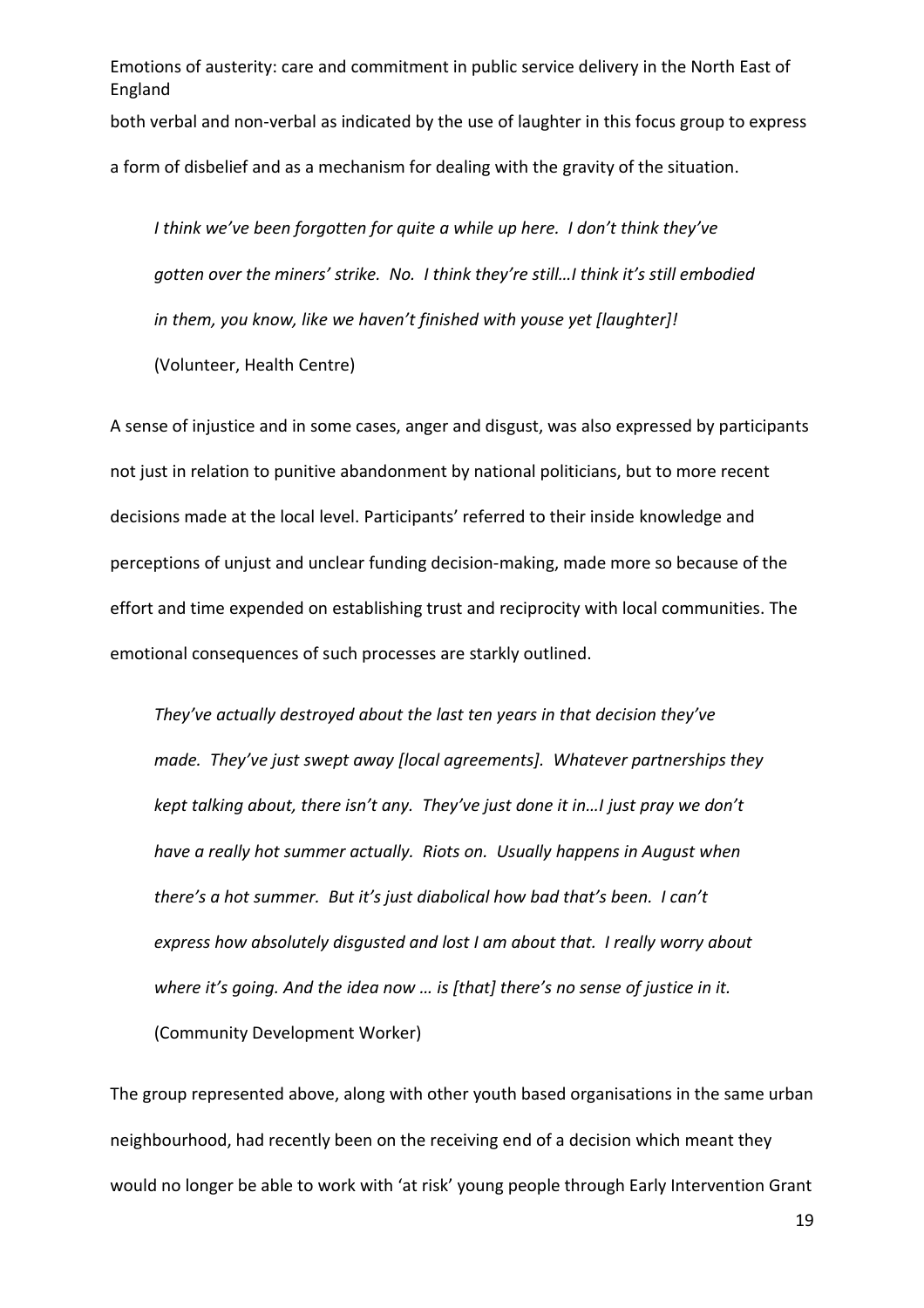funding. Despite a number of smaller and locally embedded organisations, forming a consortium to attract funding, money was given to a larger national children's charity to deliver the services thus severely compromising the future of these locally embedded organisations (see x, forthcoming). As Graeber (2014) argues, the portrayal of solidarity as a scourge under austerity seems to have pushed values of concern for others to the periphery. The sense of not being valued both as caring professionals, but also as locally embedded organisations was tangible through our encounters with the organizations in this consortium.

*[The successful charity] are a national organisation that has that infrastructure to survive, whereas the smaller projects, it is down to one person who has to spend all of their time constantly fund-raising which is soul-destroying when your local authority turns round and hands it to someone else.* (Manager, Women's and Girls' Project)

However, it was not just the fact that important funds had been diverted elsewhere, but also the manner of the process which did not appear to be fair or transparent and gave such organizations very little time and opportunity to prepare their tenders. For the worker below a key problem has been the perception that the local authority has never championed more deprived communities at the level of participatory democracy or through more everyday understandings of social justice (Baines, 2011). In his eyes the needs and feelings of such communities are rarely understood or met and the recent changes to funding have reinforced this. Interpretations of 'we' in the excerpt below are worth considering in relation to this sense of (in)justice. Arguably this includes the organization, the consortium of organizations who failed to attract funding, and the broader community in which this work is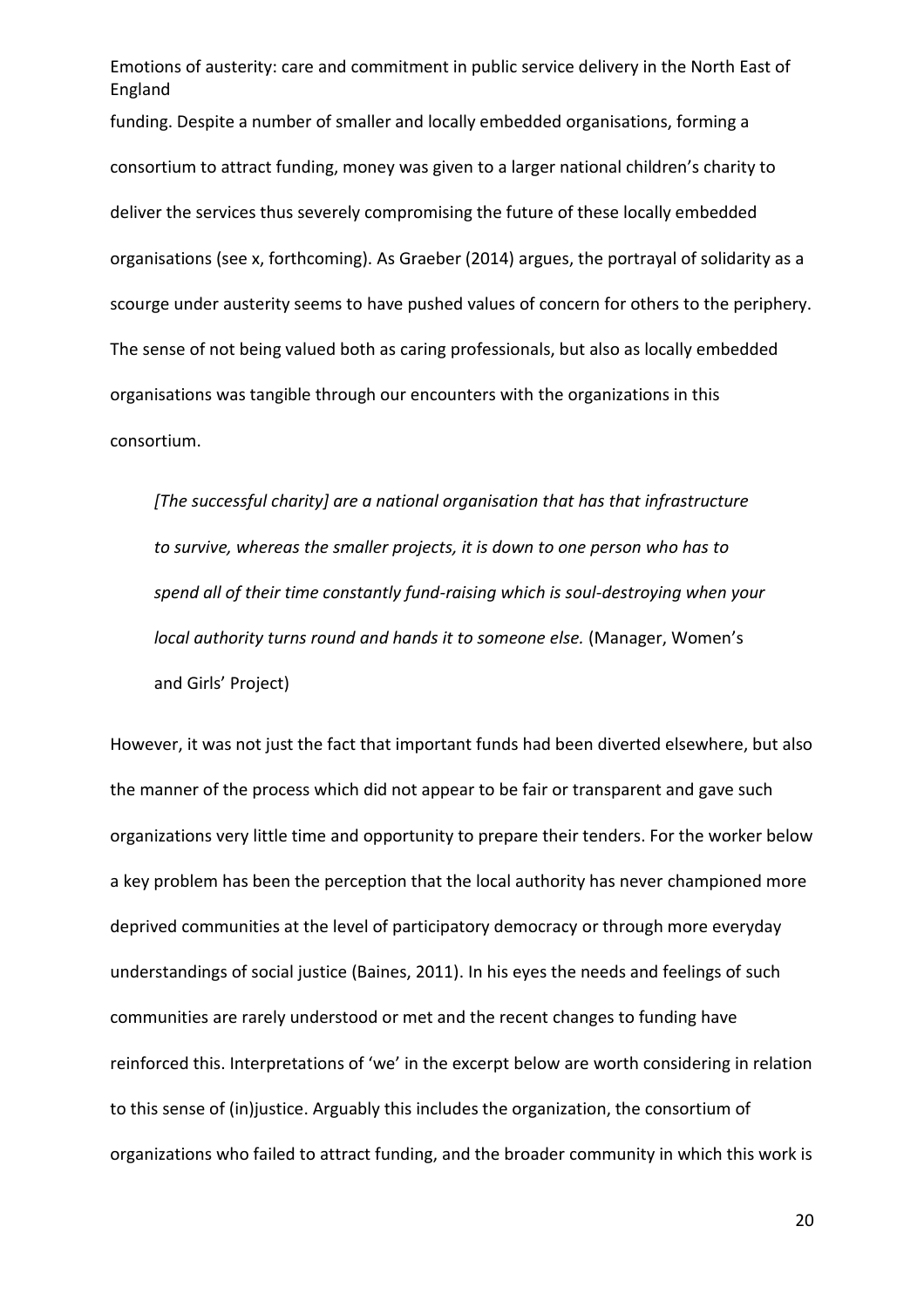embedded. The account exposes power relations between national government, local authorities and locally embedded third sector organisations, illustrates a clash of values with the local authority in definitions of local democracy and highlights the degree to which those living in marginalized communities are at the centre of decisions around the future of their neighbourhoods (for further discussion see x, forthcoming).

Oh we've just been hammered...There isn't a system there to run it with...The Council have always operated at best with, what was it, representative democracy. They have board meetings. They have these meetings and they get your token local person on and it's always somebody they can handle [laughs]. So they tick the box and they go on all the trips... We take eighty-four people away...for the day to run a conference about what do we need in our community. And you could ask any of them eighty-four people who's your rep for [the neighbourhood] on the Board? No idea. But the Council just don't...They can't handle participative democracy and that's where all the problem is I think. (Community development worker)

The sense of anger and emotional oppressiveness expressed here is palpable, and can be seen as both the latest reaction to longer standing perceptions of injustice brought about by the pressures of austerity politics, but also the basis of resourceful practices in the face of adversity.

## Working through/against threats: emotional resourcefulness

Participants were not passively experiencing change. They articulated their commitment to their service users through a determination to fight for survival and a belief that the work is of social use. There is, as Pain (2009) argues, a need to recognise that emotions are not just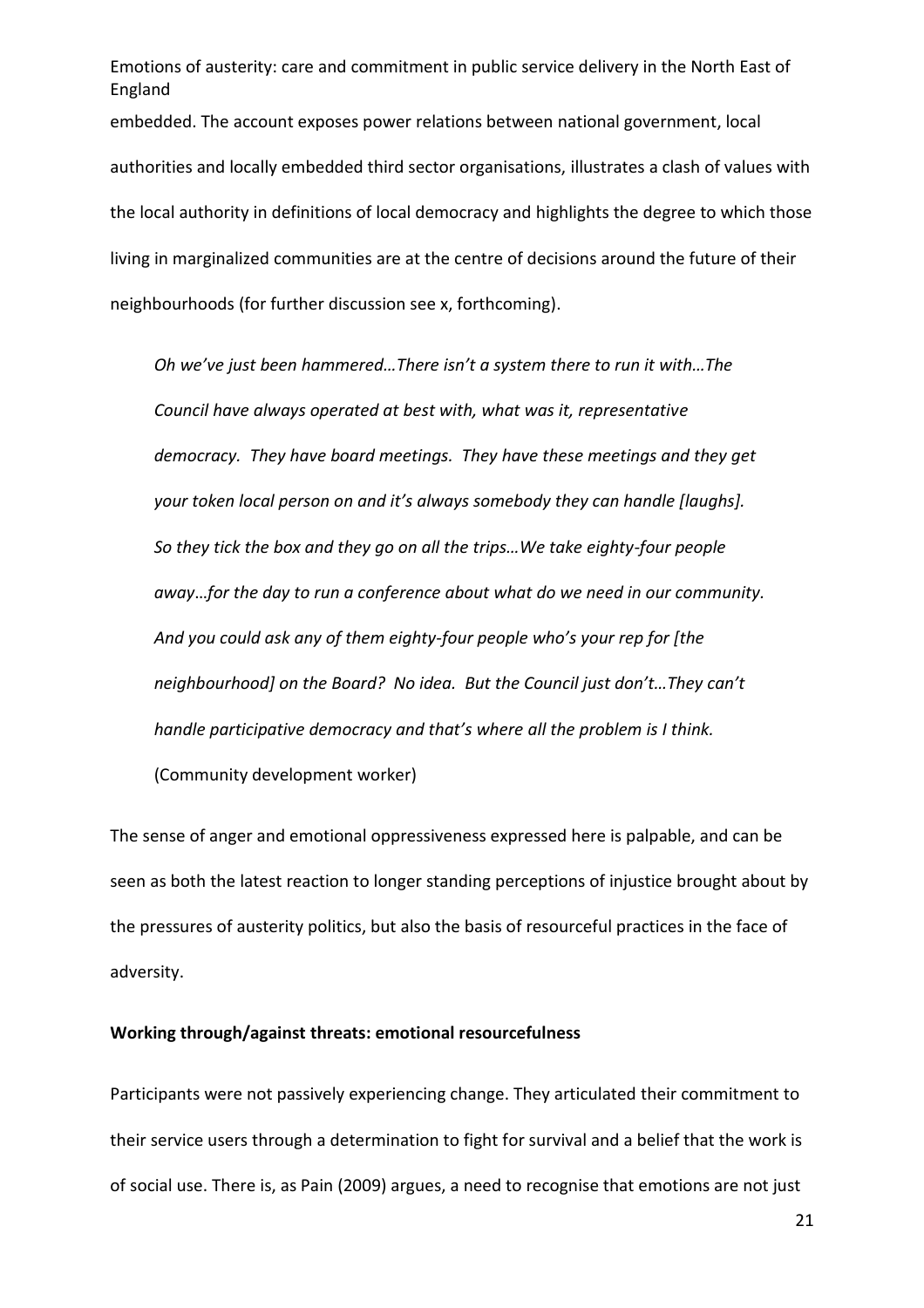responsive, but also generative, challenging and potentially progressive. In highlighting how emotions are at the heart of the coping strategies adopted by the respondents we employ the term resourcefulness rather than resilience, recognising that responses to the funding context are often creative rather than pliant: despite the scale of challenges faced there is an element of resistance exhibited (Mackinnon and Driscoll-Derickson, 2013). However, it is also seen that some strategies can succumb to temporary resolutions which fall in line with hegemonic discourses outlined at the outset.

In dealing with stressful situations on behalf of others, there was some suggestion of emotional management, through the concealment of emotional toll in certain spaces as a means of coping (Parr et al, 2007). As these youth workers indicate, their demanding work means that the psychological toll has to 'come out' at some point. This is enabled through the use of transitional spaces such as the car/television room/pub to move between occupational and personal lives. These gendered performances demonstrate the dilemmas of multiple loyalties (Plantin and Bäck-Wiklund, 2009) and participants' attempts to protect service users, but also, in the case of the first excerpt, their families from their work related stresses.

Driving back home, so it's about an hour, is my reflection time. And then when I get home I need to sit in front of the telly and just get lost for an hour and then I can go and speak to my family. So again, it's just like I think you feel a lot of the pressure is because you're responsible for the main work. (Youth worker 1)

I was sitting in a pub for an hour by myself because my head was just smashed listening to people's problems. None of the management structure ever worked that out, you know. I don't know how you deal with it. I go home. I just walk up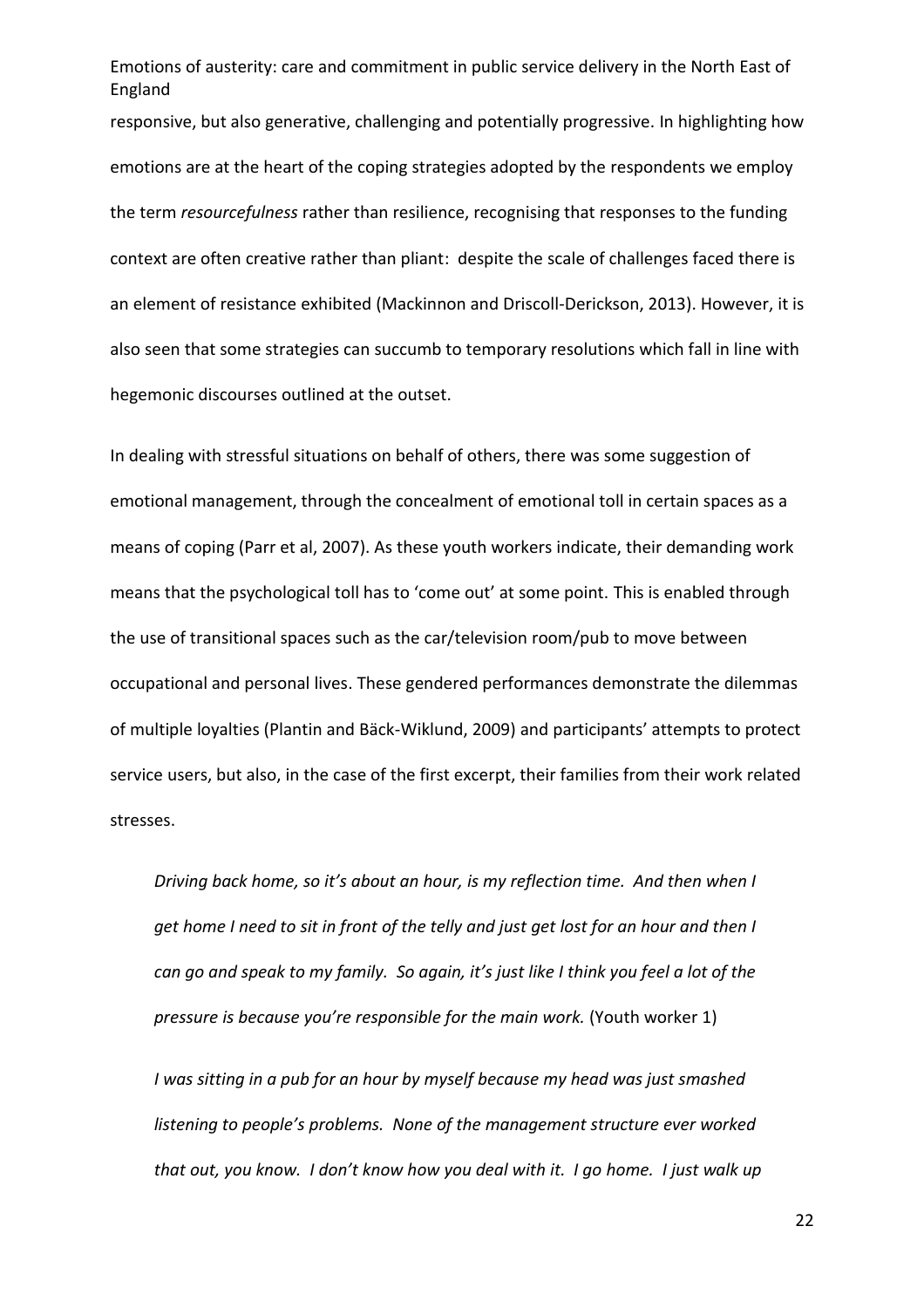and down for ages till I'd tire myself out. That's all I do [laughs]. But it takes me a long-long time to bring myself right down again. (Youth worker 2)

An appreciation of the manner in which stress, anger and a sense of injustice is not just hidden but harnessed is also vital if we are to understand the potential of resourcefulness. As Tyler (2013) illustrates forms of subjugation, exploitation and exclusion are turned back on the powerful as means of resistance against perceived injustices. Our participants' situations demanded a response, even if that response is de-legitimised or eventually futile in maintaining the existence of services. In this way our research illustrated a complex relationship between emotions conventionally viewed as 'negative' and 'positive' (Lindebaum and Jordon, 2013).

Despite the fact that all organisations involved in our research knew of at least one other local organisation to recently close and all were running on tight budgets and short term plans, emotions evoked by participants can be typified as outward looking, focusing on 'the fight' that was to be had to win over funders, and more broadly the political arguments in favour of public/third sector funding. The positivity, passion and commitment previously mentioned illustrates that despite emotional pressures there is still room for caring (de St Croix, 2013). This period has witnessed several high profile anti-austerity protests in the region, and in alignment with the sentiment of these, participants articulated opposition to funding changes. But this did not mean that workers downed their tools. They continued in many cases to work harder to deliver their services. As one youth worker participant noted, 'You campaign and you protest but you don't just stop'. Despite the challenges faced and the broad acceptance of austerity politics, many also saw a sense of hope in the resistance offered by their own organisations, service users and wider local communities.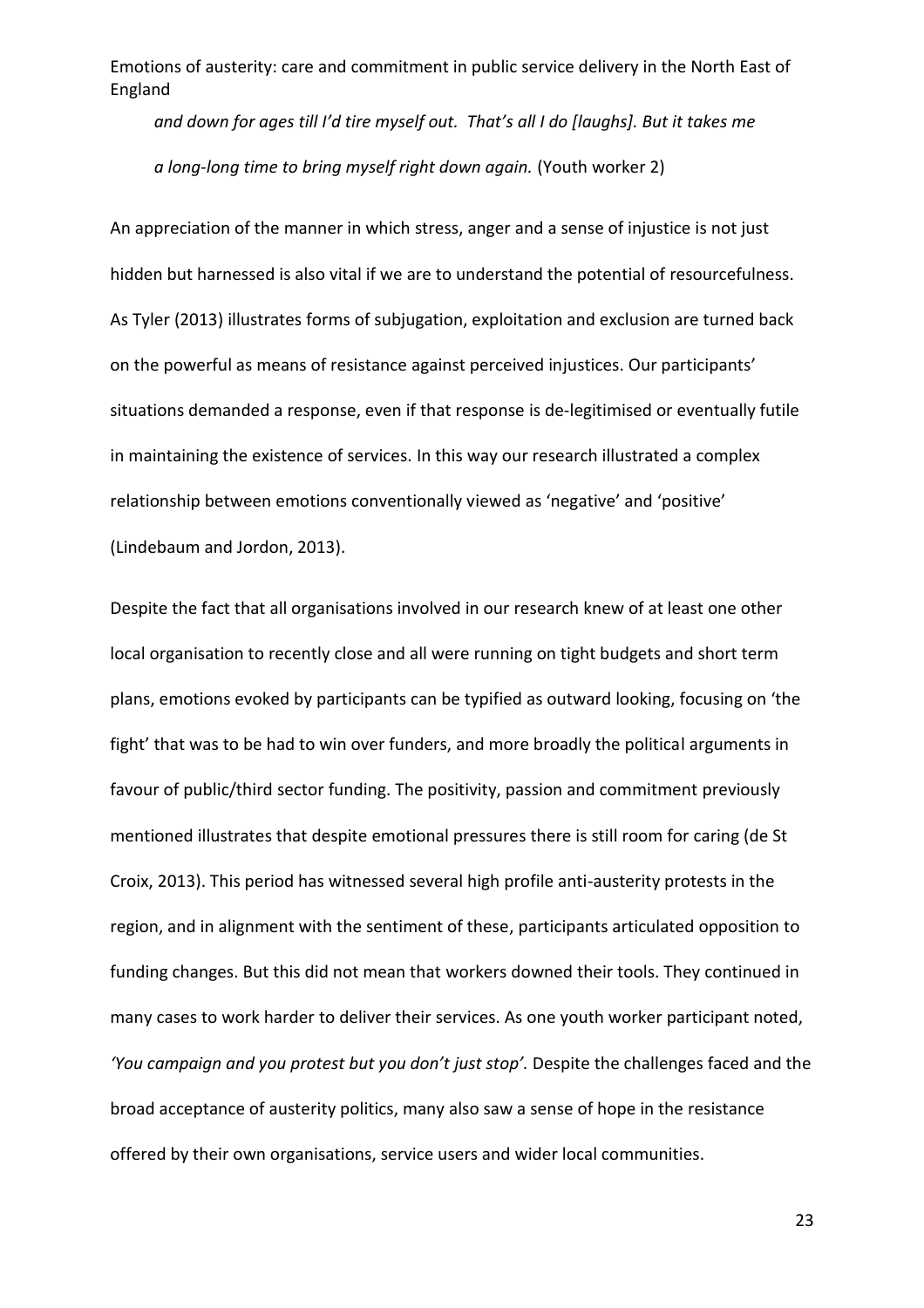I think really the community, they've got a voice, you know ... because I mean it's been proven in the past. It's just more or less getting the people to come forward and say we're not going to stand for this anymore. Interviewer: And do you feel hope about that? Do you feel that could happen or do you feel...

I think it could. I think you can only cut so far and I think people will rebel. (Volunteer, Health Centre)

Others emphasized the historic ability of their organization and their sector to survive and adapt. Practices of resourcefulness included diversifying funding streams, making more effective use of volunteers, collaboration and stretching the limits of roles. They also included the development of personal and professional contingency plans for those whose futures were particularly uncertain. Again, whilst damaging, current cuts in budgets are not the first of their kind. The fact that the voluntary sector has had to historically defend itself to keep afloat illustrates how such emotional damage is also used as a tool to resist change and to survive despite being undermined.

Past experiences come through in many accounts as enabling the sedimentation of this form of resourcefulness. Even for those who seem emotionally spent in their challenging jobs or expressed a sense of resignation, there is still evidence of survival strategies. As the manager of one community centre in a deprived neighbourhood emphasises, the short term nature of funding for community work means that you 'learn to survive', and that to some extent the challenges faced become normalised: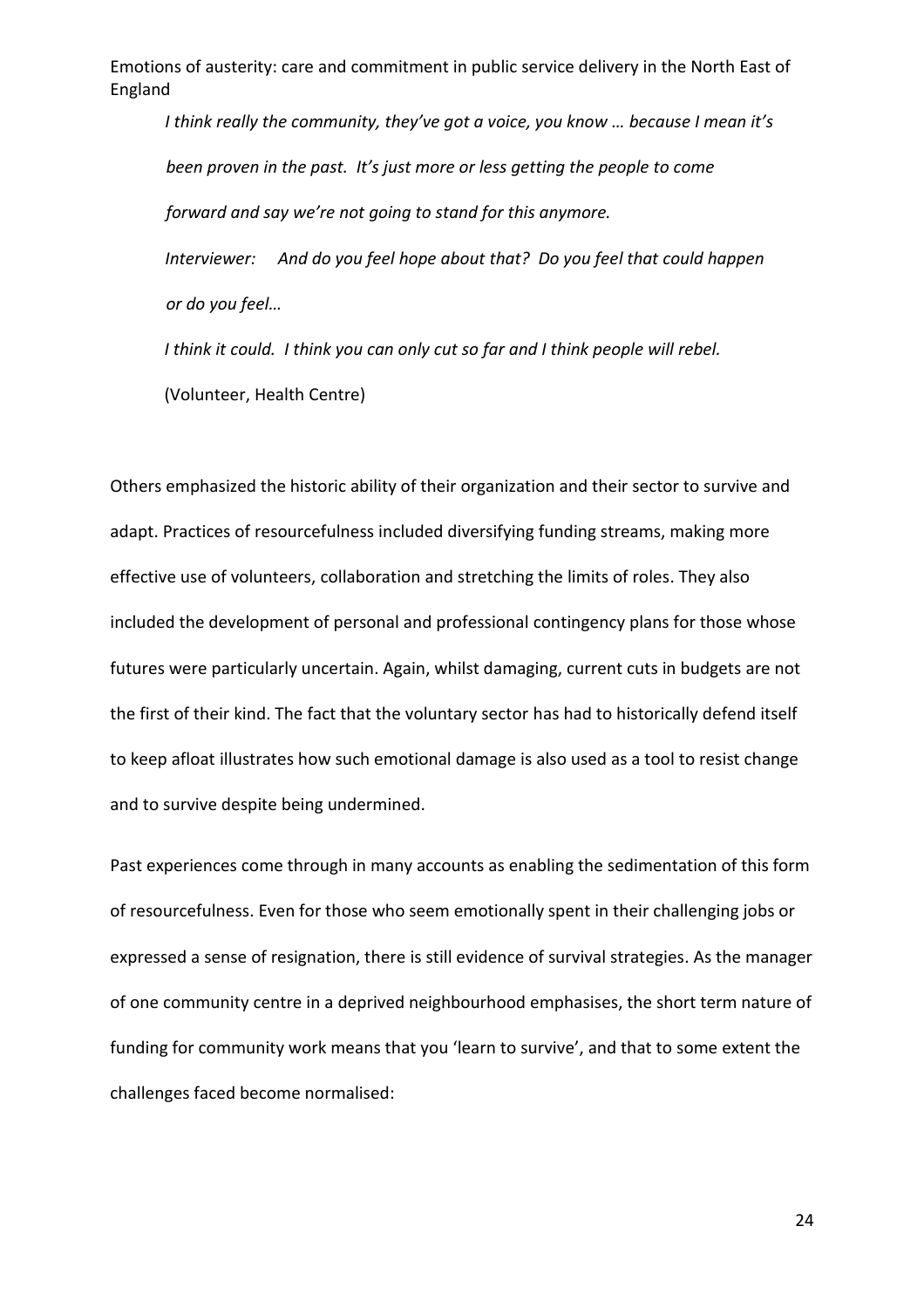Well even when funding was available, you know, it was there, it was still difficult for us and now it's just got a little bit more difficult and we've just got to steer things a little bit differently. So it's just another challenge. A little bit of a bigger challenge. ... It's massive. It is but the only thing going for it is, is that we've always faced challenge and we know that we've got to fight and find a way. So from that point of view I think we are a little bit more equipped than other people (Manager, Community Centre)

This sense of being equipped is also mentioned in the following excerpt. Such responses can be seen as both an asset of the third sector, but also a persistent weakness - in that the ability to adapt may mean the sector undermines its case for financial support. As we have seen above, not all individuals and organizations have been able to take the shock of the current crisis and 'bounce back' so well. There is then a danger in assumptions of resilience (Vickers and Parris, 2007) in that individuals and organisations can only be stretched so far.

That's what happens in the voluntary sector. It gets built up. There's a glut of money. The funders realise the value. Everything's going well. The country's doing okay. They can start giving to the voluntary sector again. We'll build it up. Strengthen it up. Then it'll all start to go downhill but because we're quite resilient, we'll keep it going until we're down on our dregs and that's a problem. There's more resilience in the voluntary sector of making resources last and very little wastage. (Volunteer Centre Manager)

Despite the closures, the redundancies, the threat to the quality of services and the impact on well-being - there was a willingness amongst participants to continue as best they could. Therefore part of the survival strategies adopted involved forms of 'goodwill', kindness and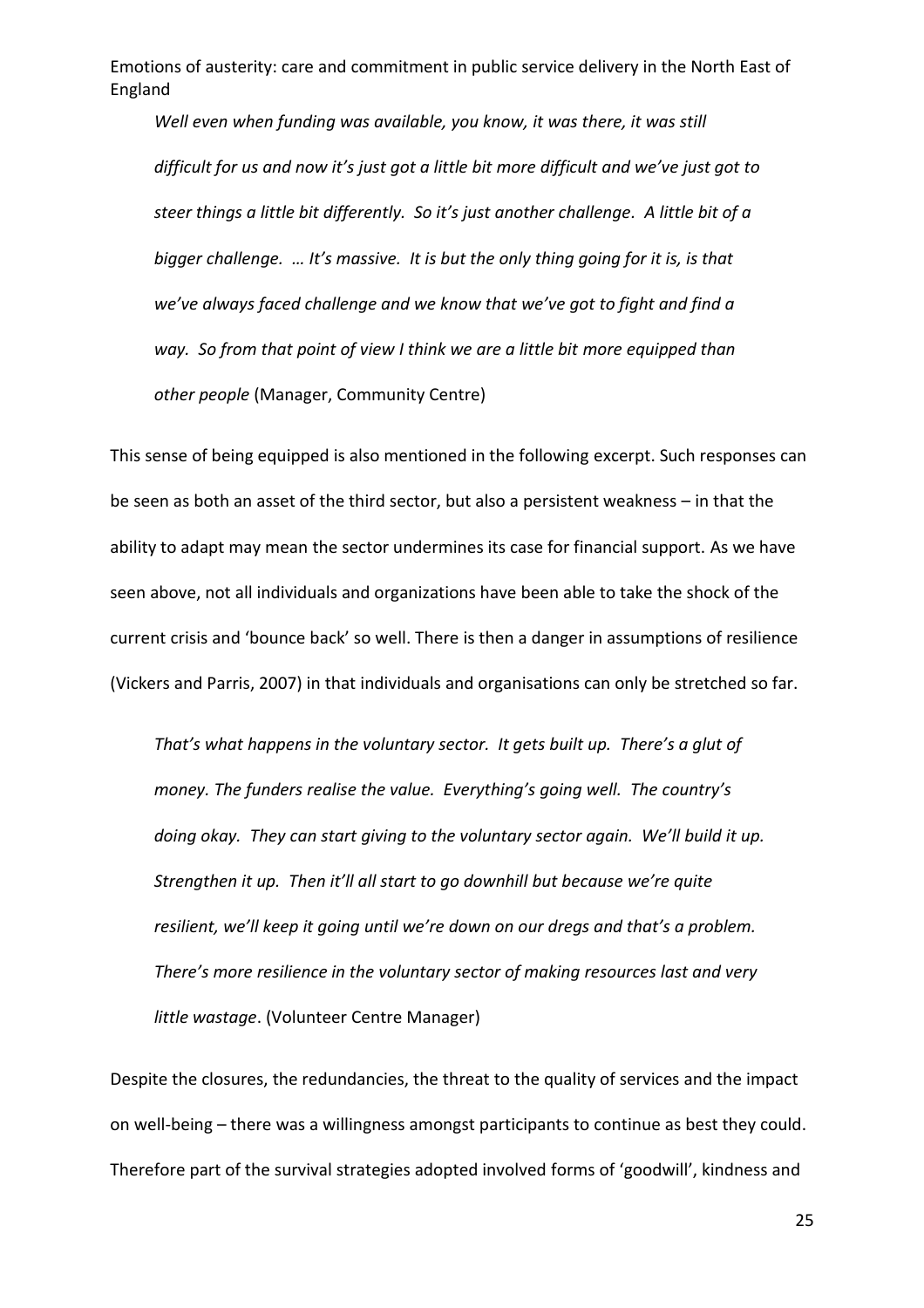Emotions of austerity: care and commitment in public service delivery in the North East of England going beyond the call of duty. As we have seen this comes from an intersecting set of commitments to a range of individuals, groups and places (Jupp, 2013). In the following excerpt an Ex-Manager of a Children's Centre who lived on the housing estate where she worked illustrates how far this can be stretched.

I mean I had a woman who came in and did the kitchen and the house-keeping and I used to give her extra hours to do the house-keeping, to do the washing, because the children's bedding had to be washed and things like that. So I used to have her in extra to do the washing and things like that, jobs that the girls would have to do, which they do have to do now ... But of course they cut that back. Said I couldn't have her. She had to do her ten hours and ten hours only. So I lived on the estate. I would stay back an hour on a night time and just do it. But it's goodwill isn't it? They rely on your goodwill.

This reliance on goodwill as a form of benevolence reveals both the continued relevance of emotional connections for those who are embedded within communities, but also some of the problems with the dominant mode of dealing with the current funding crisis, which is based upon what the individual can do to make a difference or even to sustain services. This can be seen in the current government's emphasis on the 'Big Society' which foregrounds the role of voluntary social action and appeals to ideas of civic duty and the 'make do and mend' mentality of earlier periods of austerity (Bramall, 2013) in sustaining local services (x, forthcoming). As is noted earlier, these discourses are powerful and despite the altruistic motives and limited choices of participants such tactics may be characterized as forms of self-regulation which fail to challenge dominant ideologies which prioritize individual endeavor (Bondi, 2005b). Whilst recognizing the role and value of coping mechanisms and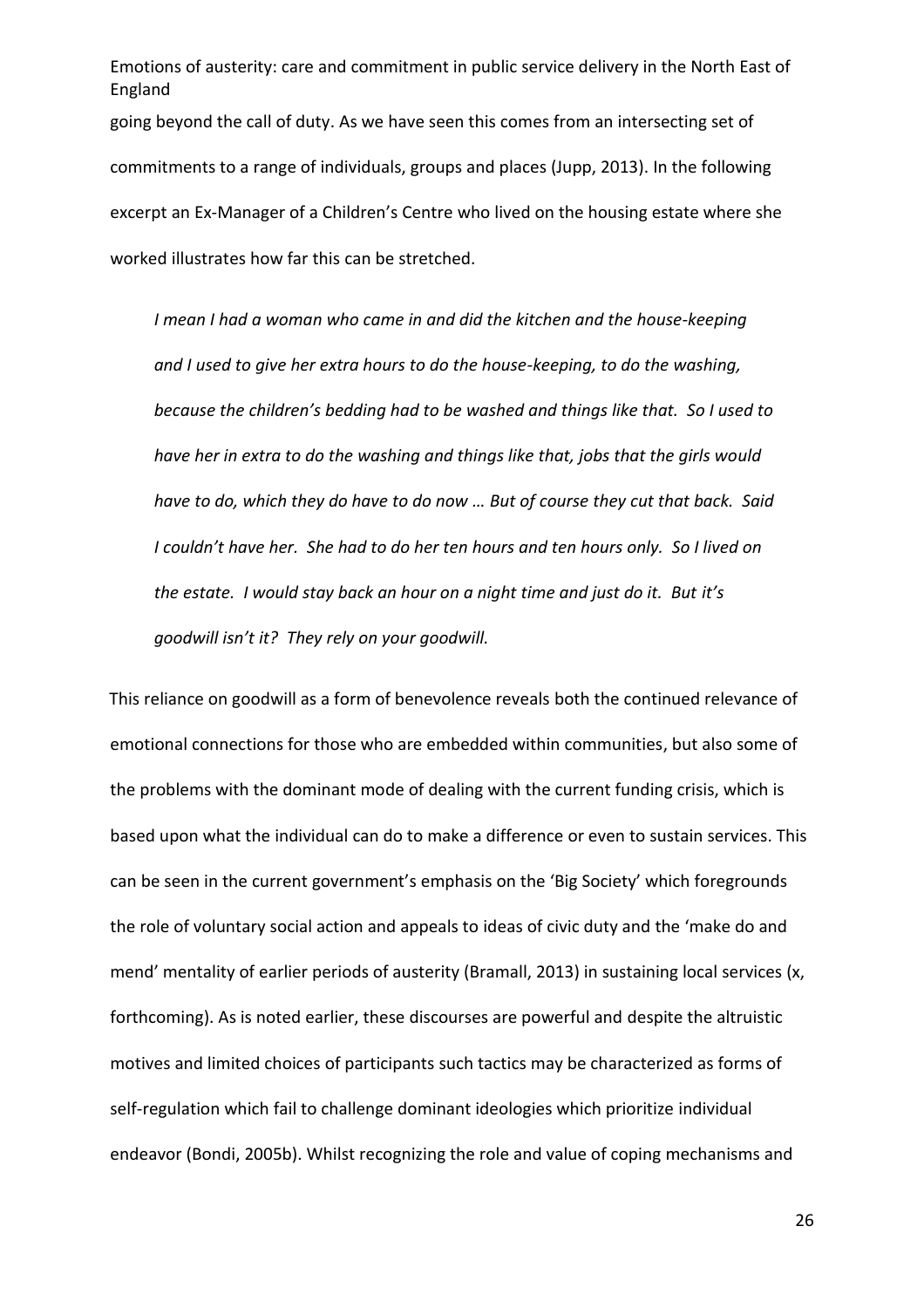Emotions of austerity: care and commitment in public service delivery in the North East of England survival strategies, we must be wary of how the emotionally charged resourcefulness of the austerity agenda may in attempts to challenge the worst of its effects, actually work to reproduce its potency.

# **Conclusion: valuing care/caring values**

This paper has considered the emotional dimensions of changing funding and resulting changes in work practices for those in public service provision in the North East of England. Several key areas have been explored. Firstly, the crucial role that emotions play in the presentation of austerity in the UK context; secondly the distinctiveness of the values and emotions embodied in occupations of care, both prior to and during the current crisis; thirdly the emotional ramifications of austerity for working conditions and occupational identities; fourthly the manner in which commitment to service users and colleagues is underpinned by practices of care beyond the workplace and stretching back through time. Finally the paper has argued that despite the severe restrictions placed on them, emotional experiences within these contexts are productive not just responsive. This has been seen to involve a level of sacrifice, but also potentially risks the internalisation of a political agenda which stresses individualistic solutions in the context of the accelerated re-positioning of the state (Taylor-Gooby and Stoker, 2011).

Naming and locating emotions, is not simply a matter of pointing towards where pain or joy is being felt. It is rather a way of recognising the multifaceted manner in which power relations operate and are manifest. This paper suggests that the emotional terrain is crucial to understanding both the operationalisation and experience of austerity politics. In so doing it has highlighted the challenges faced by those on the front line who have experience of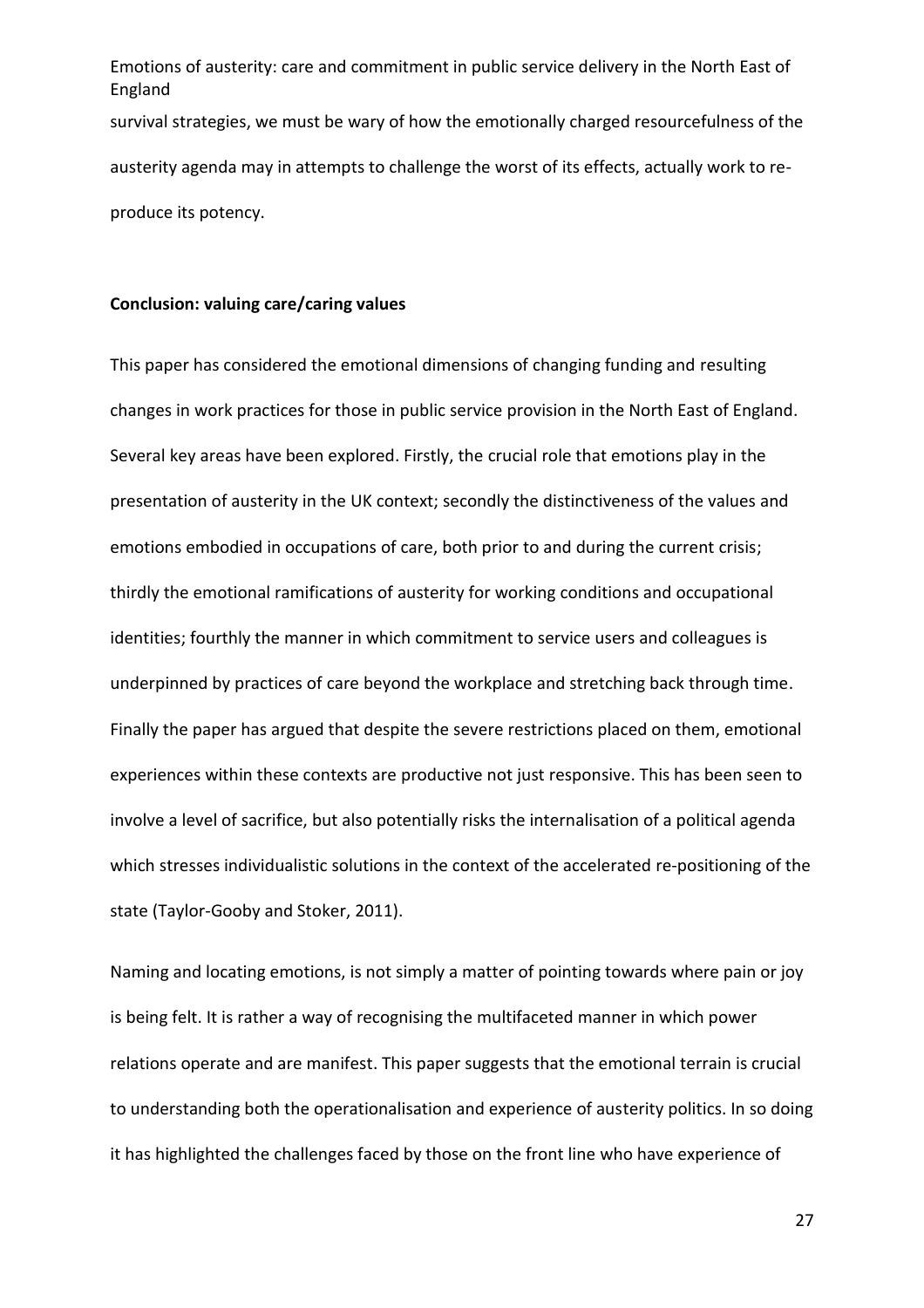both the realities of marginalised service user's lives, but also the changing funding landscape. As Horton and Kraftl (2009) contend in their examination of what matters to users of Children's Centres in the UK, we agree that what is often valued and what should be valued about such services is often missed - a lesson not specific to the UK context. We also contend that the politics of austerity and its emotional ramifications should not be conceptualised simply in terms of cause and effect, as if emotions were only activated in times of acute crisis in public services. Rather, we have shown how those working in the related fields of 'care' in the public and third sector operate on the basis of emotional commitments and that it is the character of these emotions in both more damaging and progressive ways which needs to be considered at moments such as this and in places such as this.

Lawson (2007) argues, that as market relations increasingly encroach on those areas of life which involve some form of caring, the need to care increases. The 'care' to which Lawson refers here is a broad definition which emphasises the responsibility we share for 'spatially extensive connections of interdependence and mutuality' (Lawson, 2007: 8). The responses identified by our participants are evolving in relation to an emotionally charged political landscape which offers little recognition, reward or value to those providing vital public services to those on the margin. The danger is that because much of this does not fit into established definitions of productive work, as with those who have argued the same for women's work (see Hanson and Pratt, 1995), it is under-valued by those with little experience of the difference it makes. It is time to recognise this value and those who are connected through a range of emotional ties that are threatened by the simultaneous manipulation of, and distancing from, the emotional realm.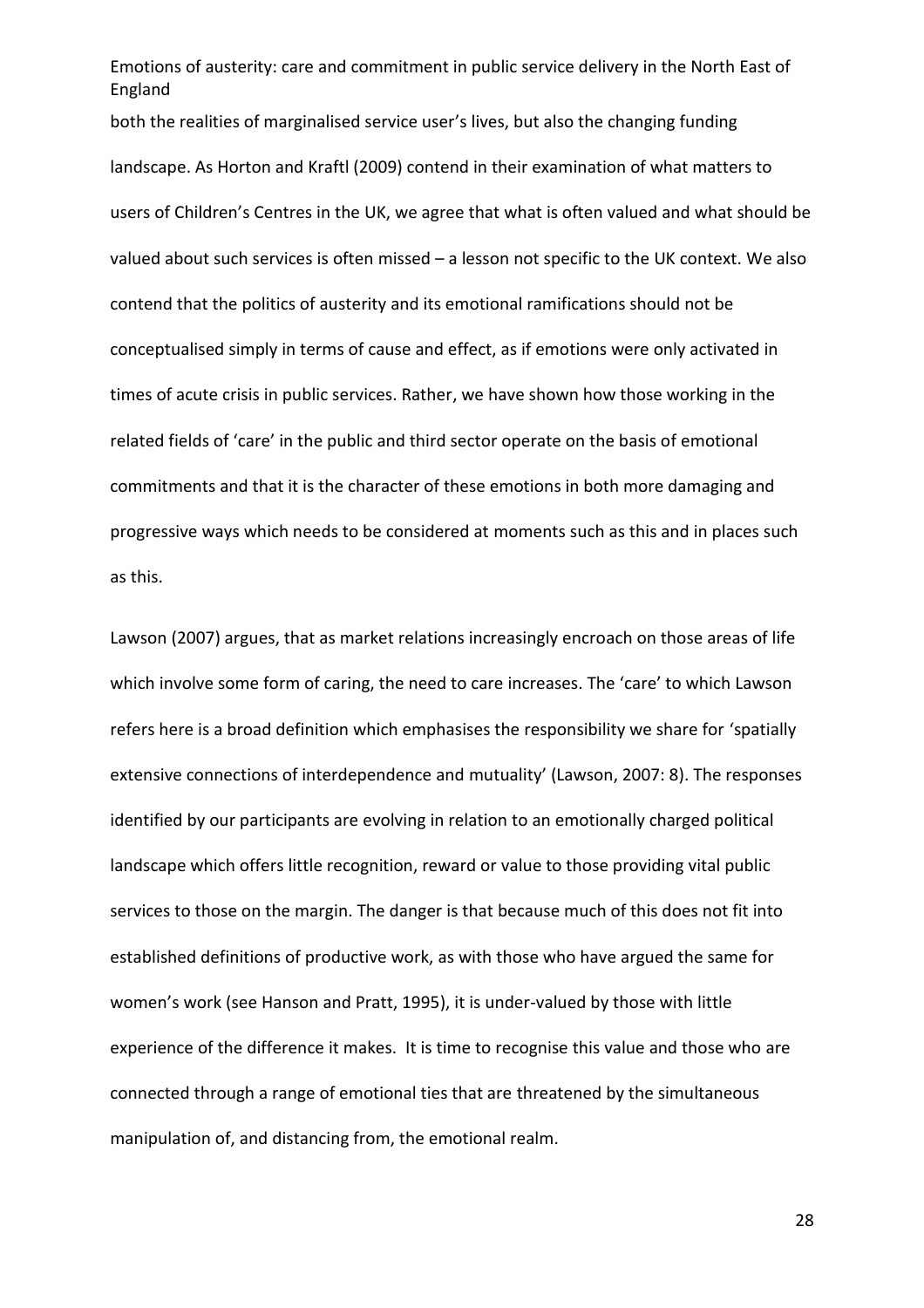# **References**

Ahmed S, 2004, *The Cultural Politics of Emotion* (Routledge: London)

Anderson K, Smith S, 2001, "Editorial: Emotional geographies" Transactions of the British

*Instittute of Geographers* **26** 7-10

ANEC, 2010, *Response to the DCLG Provisional Finance Settlement for Local Government* <http://www.northeastcouncils.gov.uk/downloaddoc.asp?id=454>

Askew L, 2009, "At home' in state institutions: The caring practices and potentialities of human service workers<sup>"</sup> Geoforum 40 655-663

Baines D, 2011, "Resistance as Emotional Work: The Australian and Canadian Non-Profit

Social Services" Industrial Relations Journal **42**(2) 139-156

Basu S, Stuckler D, 2012 *The Body Economic: why austerity kills* (Penguin: London)

Bennett K, 2013 "Emotion and place promotion: Passionate about a former coalfield"

*Emotions, Space and Society* **8** 1–10

Blyth M, 2013, *Austerity: The History of a Dangerous Idea* (Oxford University Press: Oxford)

Bondi L, 2005a, *Making connections and thinking through emotions: between geography and* 

*psychotherapy*, Online papers archived by the Institute of Geography (School of

Geosciences: University of Edinburgh)

Bondi L, 2005b, "Working the Spaces of Neoliberal Subjectivity: Psychotherapeutic

Technologies, Professionalisation and Counselling͟ *Antipode* **37**(3) 497-514

Bondi L, 2007, *On the relational dynamics of caring: a psychotherapeutic approach to* 

*emotional and power dimensions of women's care work*, Online papers archived by the

Institute of Geography (School of Geosciences: University of Edinburgh)

Bramall R, 2013, *The Cultural Politics of Austerity: Past and Present in Austere Times*,

(Palgrave Macmillan: London)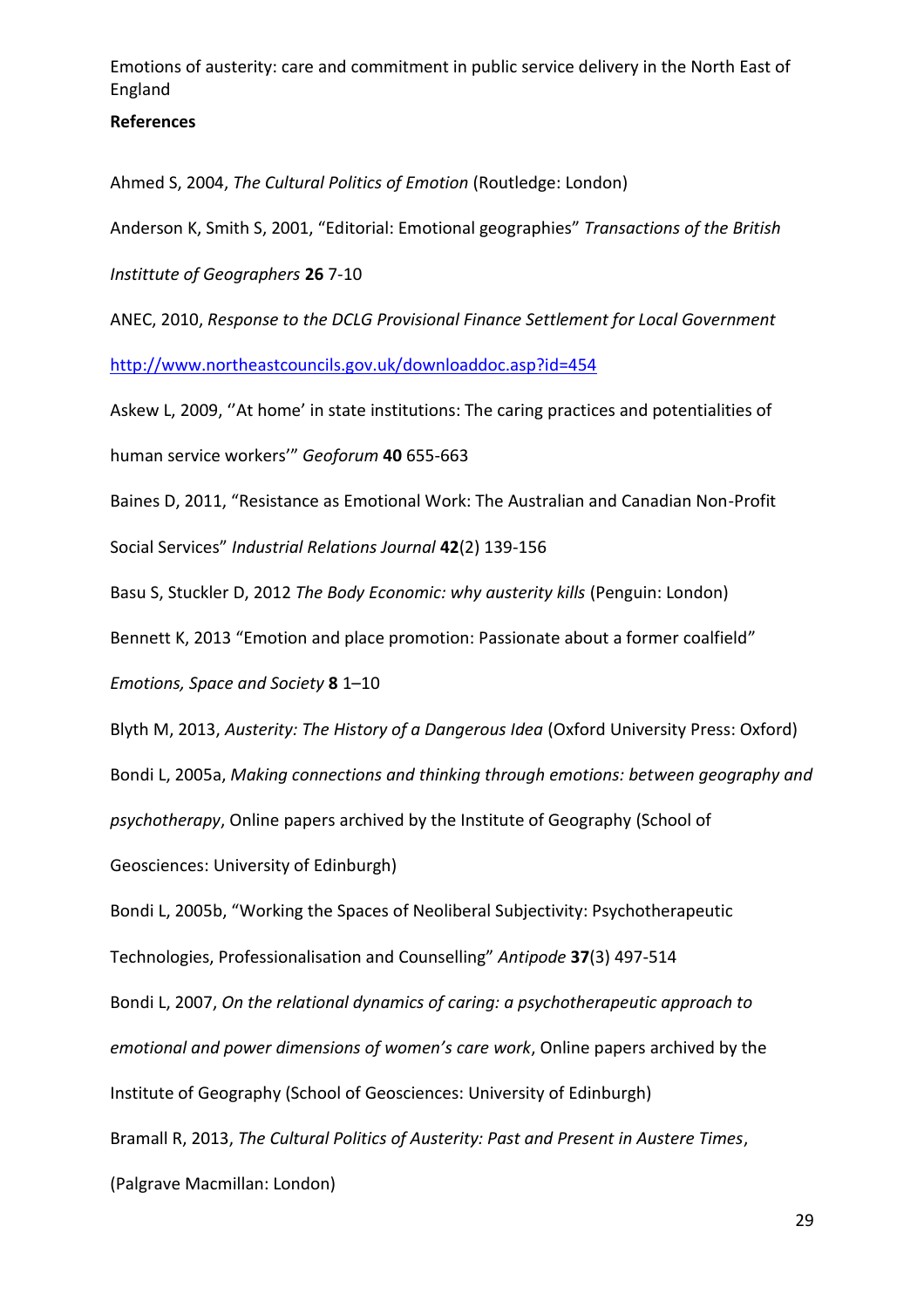Cameron D, 2005a, *Modern Compassionate Conservatism* (The Centre for Policy Studies:

London) 08/11/05

[http://conservativehome.blogs.com/toryleadership/files/cameron\\_to\\_cps\\_on\\_mcc.pdf](http://conservativehome.blogs.com/toryleadership/files/cameron_to_cps_on_mcc.pdf)

Cameron D, 2005b, *Speech to Policy Exchange think-tank*, 29/06/05

<http://www.theguardian.com/politics/2005/jun/29/speeches.conservatives>

Cameron D, 2008, *Emergency statement to the Conservative Party Conference on the state of* 

*the economy*, 30/09/08

[http://news.bbc.co.uk/1/hi/uk\\_politics/7643524.stm](http://news.bbc.co.uk/1/hi/uk_politics/7643524.stm)

Cameron D, 2009a, "A Radical Power Shift" The Guardian, 17/02/09

[http://www.theguardian.com/commentisfree/2009/feb/17/cameron-decentralisation-local-](http://www.theguardian.com/commentisfree/2009/feb/17/cameron-decentralisation-local-government)

[government](http://www.theguardian.com/commentisfree/2009/feb/17/cameron-decentralisation-local-government) 

Cameron D, 2009b, *Speech to Conservative Party Conference*, 08/10/09

http://www.theguardian.com/politics/2009/oct/08/david-cameron-speech-in-full

Cameron D, 2010, *Speech to Conservative Party Conference*, 06/10/10

http://www.theguardian.com/politics/2010/oct/06/david-cameron-speech-tory-conference

Cameron D, 2011, *Speech given in Witney, Oxfordshire,* 15/09/11

Clarke T, Heath A, 2014, *Hard Times: The divisive toll of the economic slump* (Yale University

Press: New Haven)

Clarke J, Newman J, 2012, "The alchemy of austerity" *Critical Social Policy* 32(3) 299 – 319

Cohen R L, 2011, "Time, space and touch at work: body work and labour process

(re)organisation͟ *Sociology of Health and Illness* **33**(2) 189–205

Colley H, 2012, "Not learning in the workplace: austerity and the shattering of illusio in

public service work͟ *Journal of Workplace Learning* **24**(5) 317 – 337

Conservative Party, 2014, *Our long term economic plan*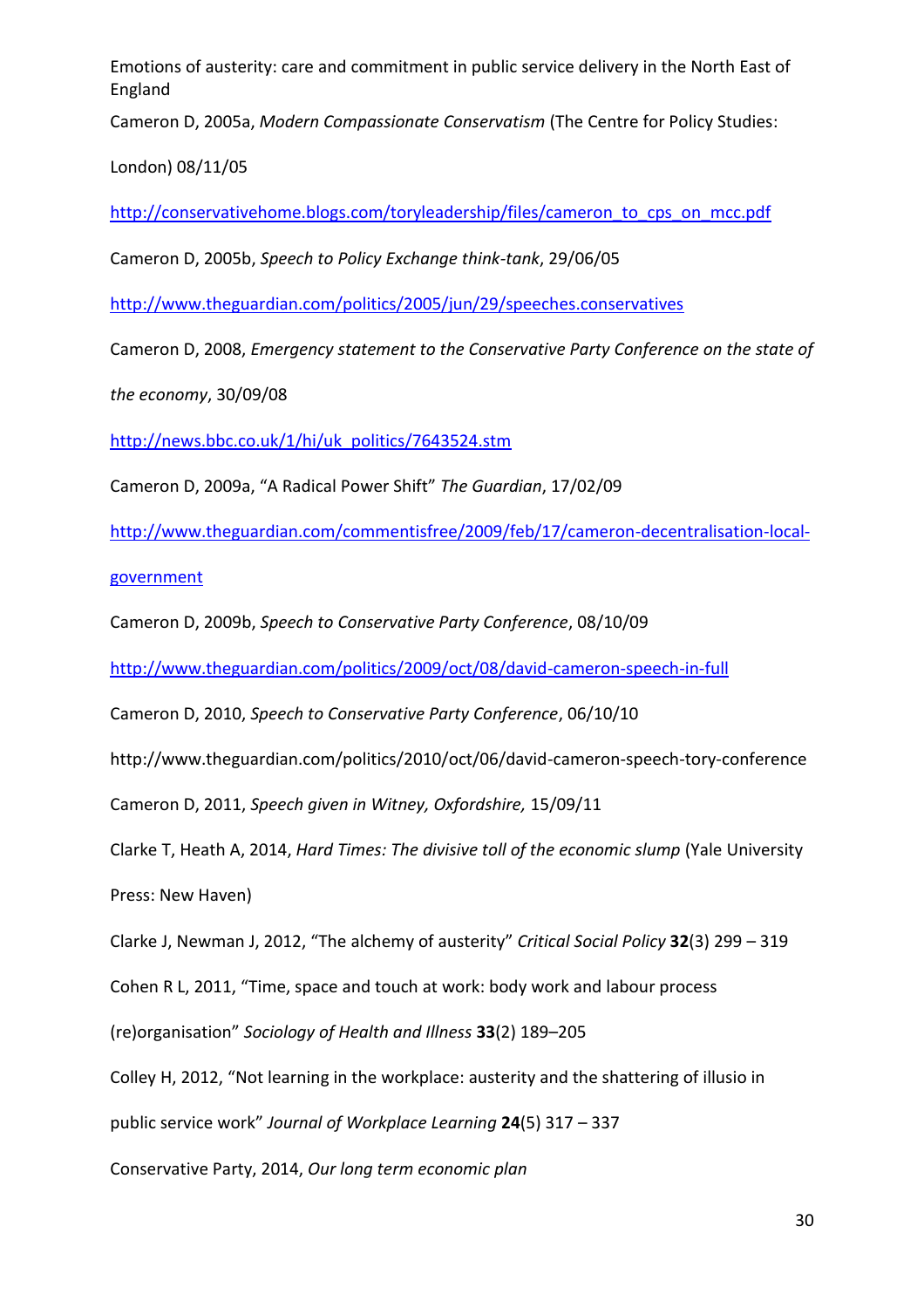http://www.conservatives.com/Plan.aspx

Cronin A M, 2014, "Between friends: Making emotions intersubjectively" Emotion Space and Society 10 71-78 de St Croix T, 2013, "'I just love youth work!' Emotional labour, passion and resistance" Youth and Policy 110 33-51

Davou, B, Dermertzis N, 2013 "Feeling the Greek financial crisis" In Dermertzis, N (ed)

Emotion in Politics: The affect dimension in political tension (Palgrave Macmillan: London)

pp. 93-123

Dolphin T, 2011, Debts and deficits: How much is Labour to blame? (Institute for Public Policy Research: London)

Duncan-Smith I, 2014, Work and Pensions Secretary Speech on welfare reform (Centre for Social Justice: London) 23/01/14

Emirbayer M, Goldberg C, 2005 "Pragmatism, Bourdieu, and collective emotions in

contentious politics" Theory and Society 34 469-518

Forkert K, 2014 "The new moralism: austerity, silencing and debt morality" Soundings 56 41-53

Garthwaite K, 2013, "Fear of the brown envelope: Exploring Welfare Reform with Long-Term Sickness Benefits Recipients" Social Policy and Administration DOI: 10.1111/spol.12049 Gilbert J, 2011, "Sharing the pain: the emotional politics of austerity" Open Democracy http://www.opendemocracy.net/ourkingdom/jeremy-gilbert/sharing-pain-emotionalpolitics-of-austerity

Graeber D, 2014, "Caring too much. That's the curse of the working classes", The Guardian, 26/03/14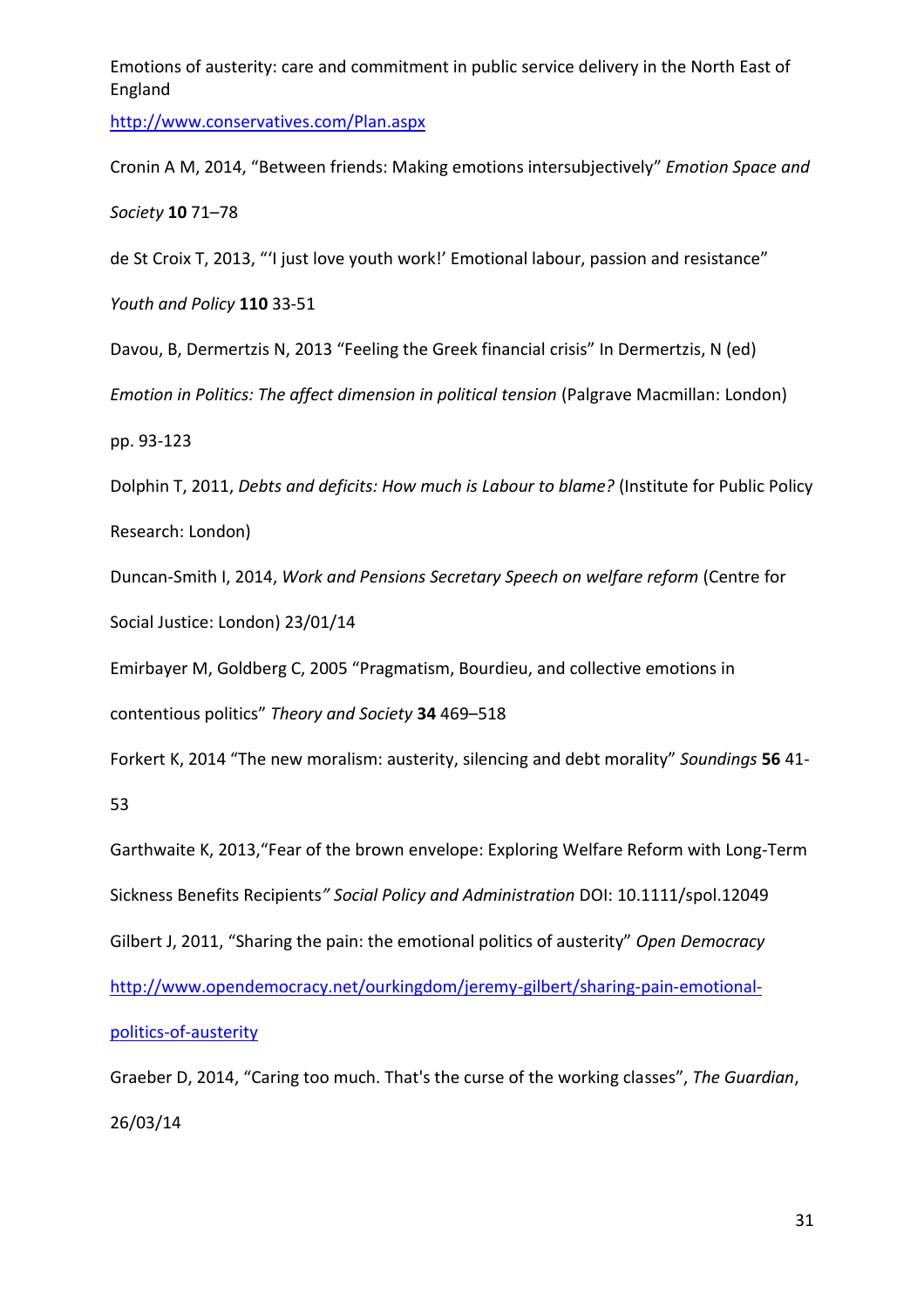http://www.theguardian.com/commentisfree/2014/mar/26/caring-curse-working-class-

austerity-solidarity-scourge

Hall S, Massey D, Rustin M, 2013, *After Neoliberalism? The Kilburn Manifesto,* (Soundings: London)

Hanson S, Pratt G, 1995, *Gender, work and space* (Routledge: Abingdon)

Hardill I, Mills S, 2013, "Enlivening evidence-based policy through embodiment and

emotion" Contemporary Social Science: Journal of the Academy of Social Sciences 8(3) 321-

332

Helms G, Vishmidt M, Berlant L, 2010, "Affect & the Politics of Austerity: An interview

exchange with Lauren Berlant͟ *Variant*, **39/40**

Hochschild A R, 1979, "Emotion Work, Feeling Rules, and Social Structure" The American *Journal of Sociology* **85**(3) 551-575

Horton J, Kraftl P, 2009, "What (else) matters? Policy contexts, emotional geographies"

*Environment and Planning A* **41** 2984-3002

HM Government, 2013, *Coalition: Together in the national interest: Mid-term review*  (Cabinet Office: London)

Hudson R, 1998, "Restructuring region and state: the case of north east England" Tijdschrift *voor Economische en Sociale Geografie* **89** 15-30

Jarvis A, Crow R, Crawshaw P, Shaw K, Irving A, Edwards P, Whisker A, 2013, *The Impact of* 

*Welfare Reform in the North East* (Institute of Local Governance: Durham)

Jensen T, 2012, "Tough Love in Tough Times" Studies in the Maternal 4(2)

[http://www.mamsie.bbk.ac.uk/back\\_issues/4\\_2/documents/Jensen\\_SiM\\_4%282%292012.p](http://www.mamsie.bbk.ac.uk/back_issues/4_2/documents/Jensen_SiM_4%282%292012.pdf)

[df](http://www.mamsie.bbk.ac.uk/back_issues/4_2/documents/Jensen_SiM_4%282%292012.pdf)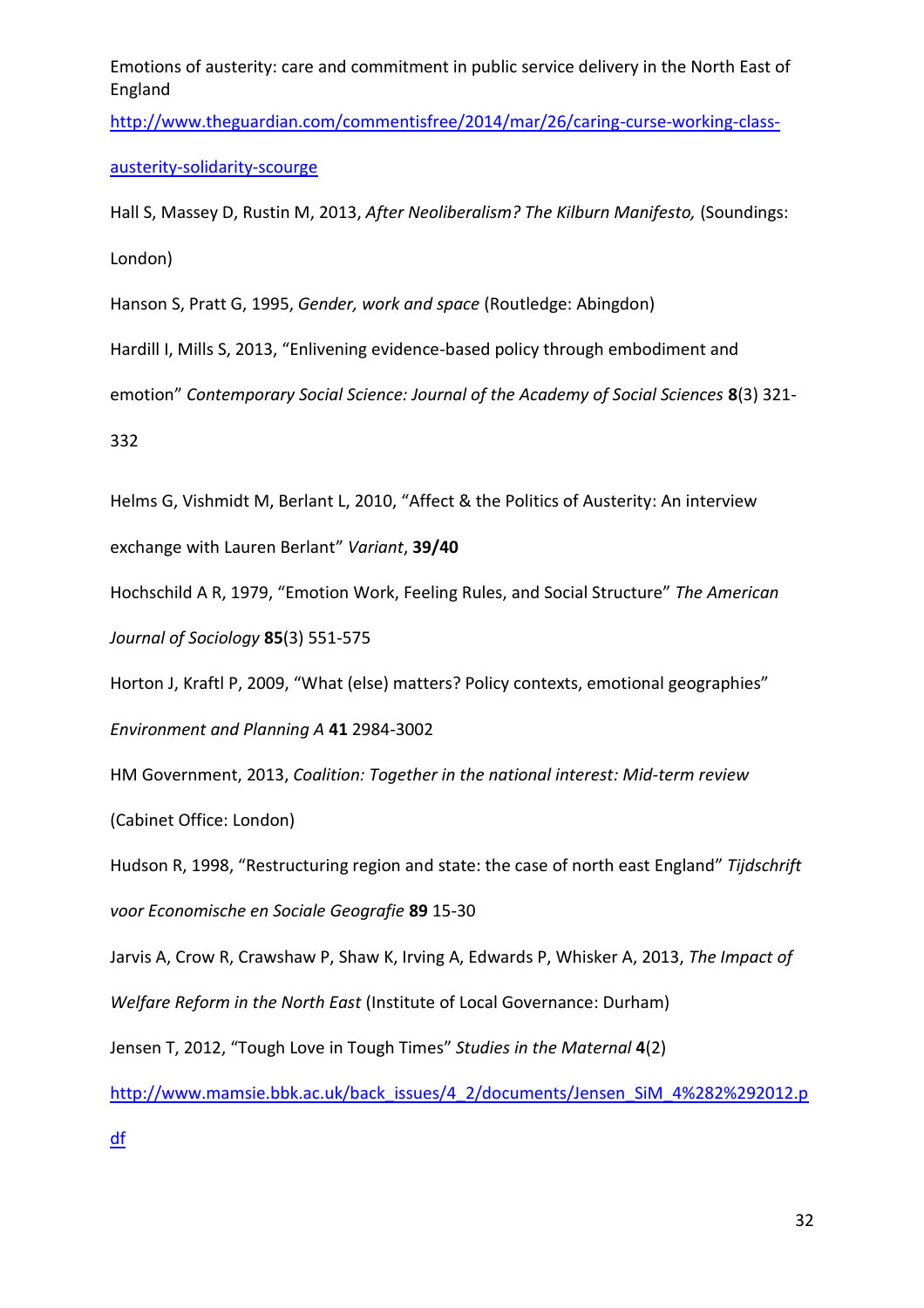Jupp E, 2013, "'I feel more at home here than in my own community': Approaching the

emotional geographies of neigbourhood policy" Critical Social Policy 33 532-553

Krugman P, 2013, "How the case for austerity has crumbled" The New York Review of Books,

http://www.nybooks.com/articles/archives/2013/jun/06/how-case-austerity-has-crumbled/

Lait J, Wallace J, 2002, "Stress at work. A study of organizational - professional conflict and unmet expectations" Relations Industrielles/Industrial Relations 57(3) 463-490

Laurier E, Parr H, 2000, "Emotions and interviewing in health and disability research"

Geography and Philosophy 3(1) 98-102

Lawson V, 2007, "Geographies of care and responsibility" Annals of the Association of

American Geographers 97(1) 1-11

Lindebaum D, Jordan P J, 2013, "Positive emotions, negative emotions, or utility of discrete emotions?" Journal of Organizational Behavior 33(7) 1027-1030

Lipsky M, 2010, Street level bureaucracy: Dilemmas on the individual in public services 2<sup>nd</sup> Ed.

(Russell Sage:, New York)

Mackinnon D, Driscoll-Derickson K, 2013, "From resilience to resourcefulness: A critique of resilience policy and activism" Progress in Human Geography 37(2) 253-270

MacLeod G, 2002, "From urban entrepreneurialism to a 'Revanchist City'? On the spatial injustices of Glasgow's renaissance" Antipode 33(3) 602-604

McDowell L, 2009, Working Bodies: Interactive service employment and workplace identities (Wiley-Blackwell: London)

Martin L, Levey R, Cawley J, 2012 "The 'new normal' in local government" State and Local Government Review 44(1) 17-28

Montgomerie T, 2012, "Cameron says he's taking the tough decisions to build a stronger, fairer Britain" Conservative Home Website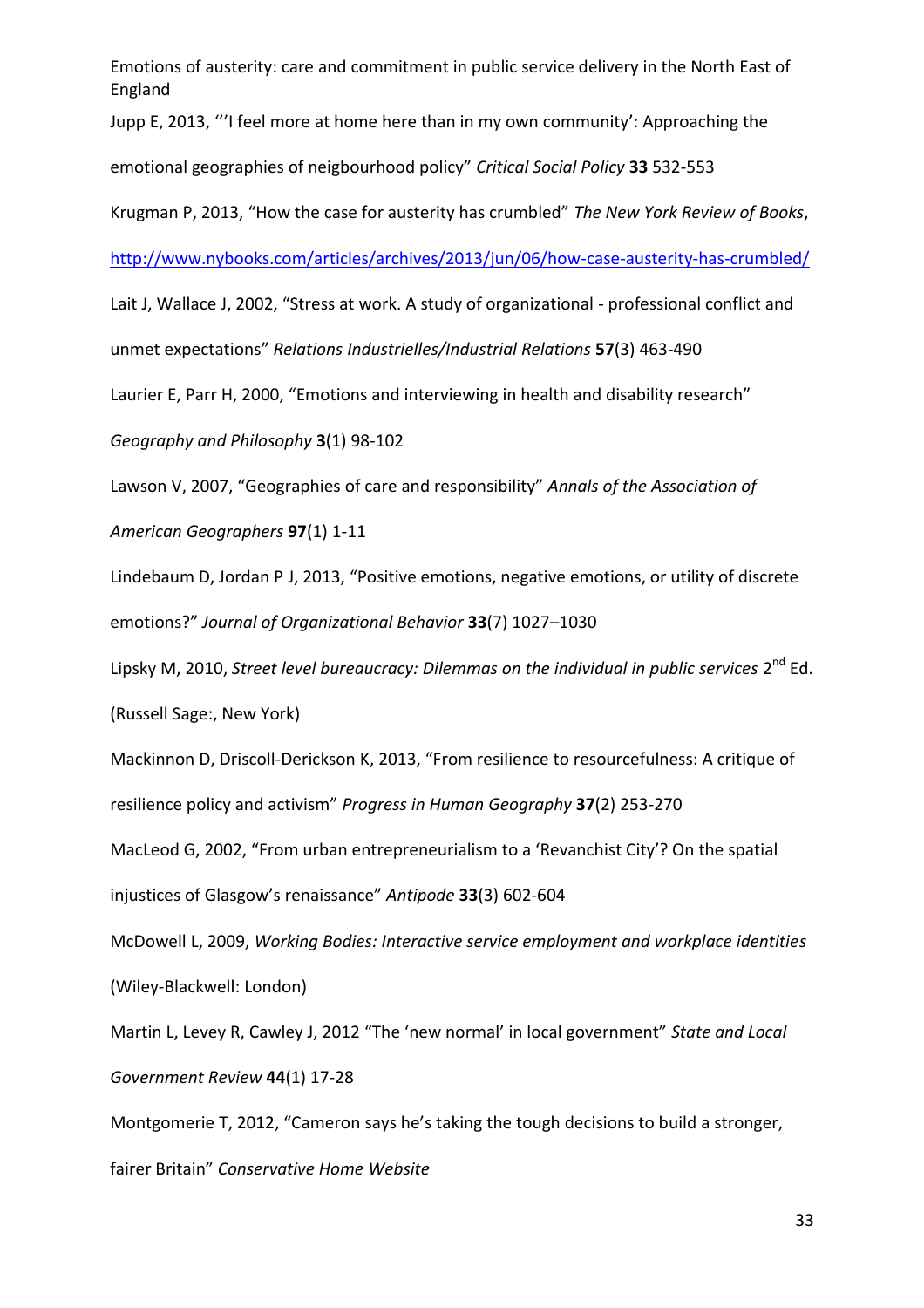http://www.conservativehome.com/thetorydiary/2012/03/cameron-says-hes-taking-the-

tough-decisions-to-build-a-stronger-fairer-britain.html

Moore P, 2013, Austerity: the new normal (You Gov: London)

Osborne G, 2013, Welfare speech to workers at Morrisons' supermarket, 02/04/13

http://www.politics.co.uk/comment-analysis/2013/04/02/george-osborne-welfare-speech-

in-full

Pain R, 2009, "Globalized fear? Towards an emotional geopolitics" Progress in human

geography 33(4) 466-486

Parr H, Philo C, Burns N, 2007, "'Not a display of emotions' Emotional Geographies in the

Scottish Highlands" in Emotional Geographies, In J Davidson, L Bondi, M Smith (Eds.)

(Ashgate: Aldershot) pp 87-102

Pearson, 2011, "Cuts aren't hitting the North East too hard" The Journal 15/01/10

http://www.thejournal.co.uk/news/north-east-news/cuts-arent-hitting-north-east-4441318

Pickles E, 2012, Announcement: Fair funding, sensible savings and bill freeze is the right road

for councils (DCLG: London)

https://www.gov.uk/government/news/fair-funding-sensible-savings-and-bill-freeze-right-isthe-right-road-for-councils-says-eric-pickles

Plantin L, Bäck-Wiklund M, 2009, "Social service as human service: between loyalties; a Swedish case" in Lewis S, Brannen J, and Nilsen A, (Eds.) Work, Families and Organisation in Transition, (Policy Press: Bristol) pp 49-62

Probyn E, 2005, Blush: Faces of shame (University of Minnesota Press: Minneapolis)

Reeves A, Basu S, McKee M, Marmot M, Stuckler D, 2013, "Austere or Not? UK Coalition

Government Budgets and Health Inequalities" Journal of the Royal Society of Medicine DOI:

10.1177/0141076813501101